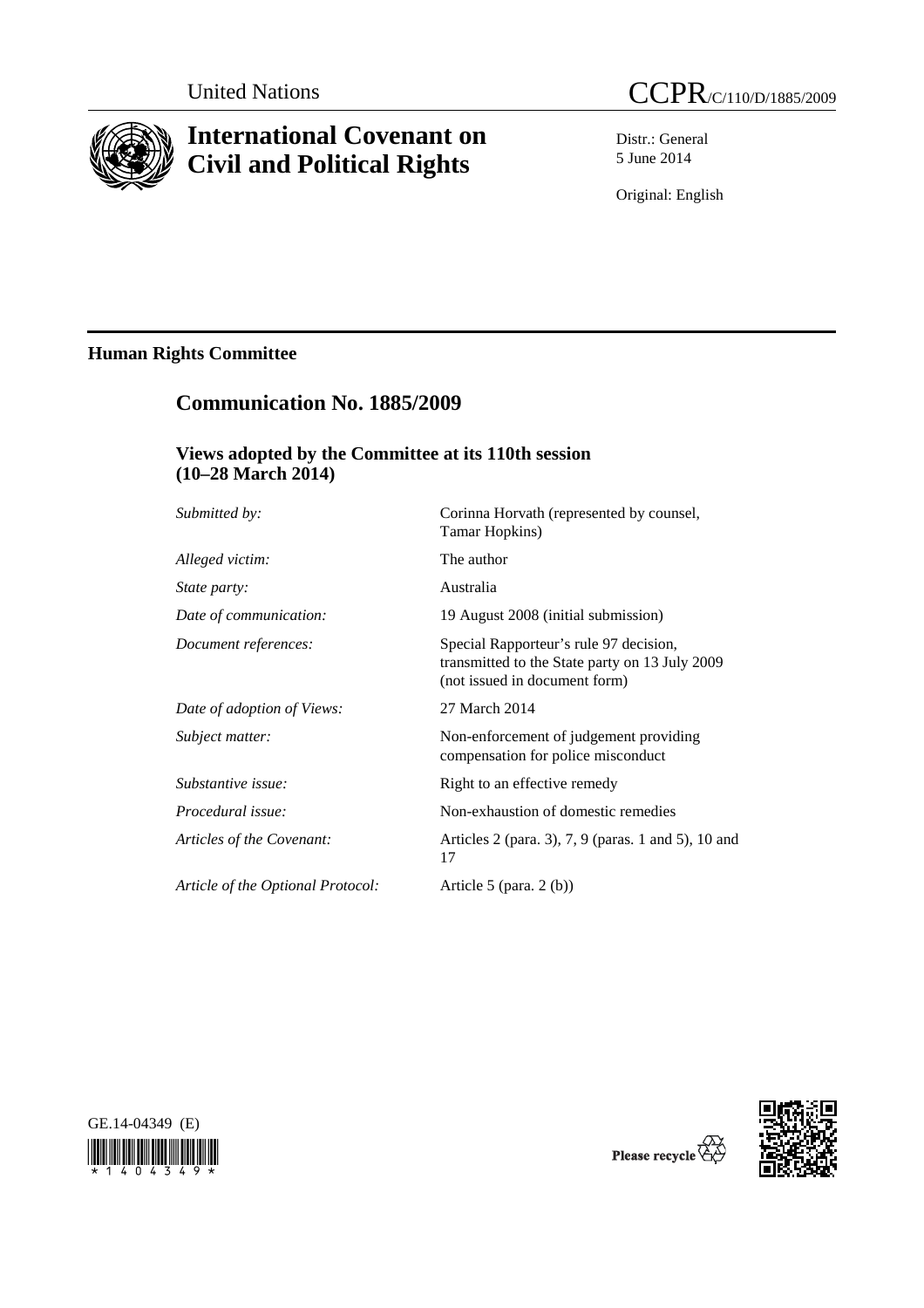## **Annex**

## **Views of the Human Rights Committee under article 5, paragraph 4, of the Optional Protocol to the International Covenant on Civil and Political Rights (110th session)**

concerning

#### **Communication No. 1885/2009**\*

| Submitted by:          | Corinna Horvath (represented by counsel,<br>Tamar Hopkins) |
|------------------------|------------------------------------------------------------|
| Alleged victim:        | The author                                                 |
| <i>State party:</i>    | Australia                                                  |
| Date of communication: | 19 August 2008 (initial submission)                        |

*The Human Rights Committee*, established under article 28 of the International Covenant on Civil and Political Rights,

*Meeting on* 27 March 2014,

*Having concluded* its consideration of communication No. 1885/2009, submitted to the Human Rights Committee by Corinna Horvath under the Optional Protocol to the International Covenant on Civil and Political Rights,

*Having taken into account* all written information made available to it by the author of the communication and the State party,

*Adopts the following:* 

### **Views under article 5, paragraph 4, of the Optional Protocol**

1. The author of the communication is Corinna Horvath, an Australian national. She claims that her rights under articles 2, 7, 9 (paras. 1 and 5), 10 and 17 were violated by Australia. The author is represented by counsel.

#### **The facts as submitted by the author**

2.1 On 9 March 1996, around 9.40 p.m., two police officers, constables J. and D., arrived at the author's house in Summerville, State of Victoria, to inspect the author's car for evidence that it had been recently driven. The constables had issued an unroadworthy certificate the previous day. The author, who was then aged 21, did not allow the police to

 <sup>\*</sup> The following members of the Committee participated in the examination of the present communication: Yadh Ben Achour, Lazhari Bouzid, Christine Chanet, Ahmad Amin Fathalla, Cornelis Flinterman, Yuji Iwasawa, Walter Kälin, Zonke Zanele Majodina, Gerald L. Neuman, Sir Nigel Rodley, Victor Manuel Rodríguez-Rescia, Fabián Omar Salvioli, Anja Seibert-Fohr, Yuval Shany, Margo Waterval and Andrei Paul Zlatescu.

The texts of an individual opinion by Committee member Anja Seibert-Fohr, joined by Yuji Iwasawa and Walter Kälin, and an individual opinion by Gerald L. Neuman are appended to the present Views.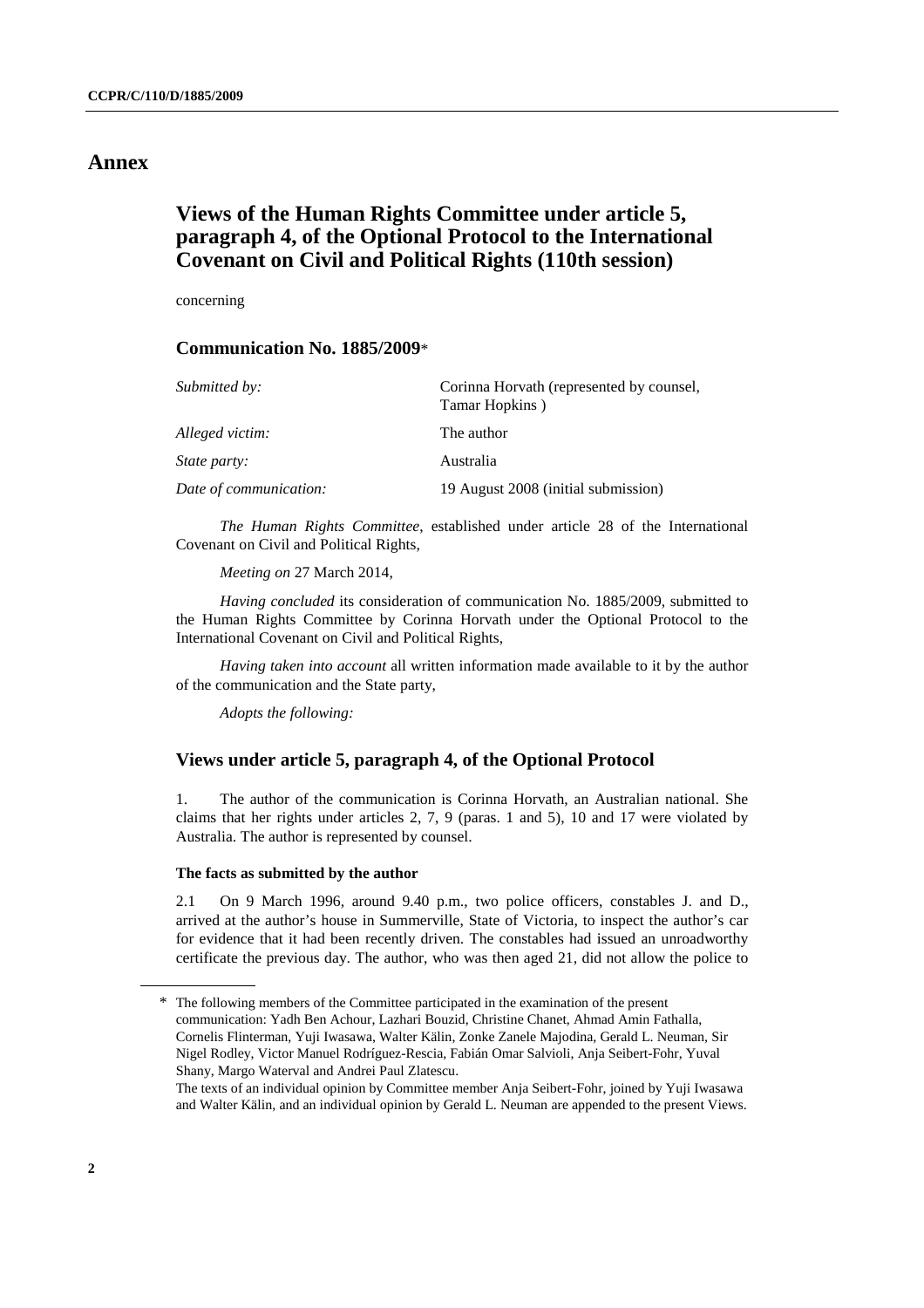remain on the premises as they had no warrant, and she and her companion, C.L., used force to make them leave. The police officers called for reinforcements and, at about 10.30 p.m., eight officers arrived at the house stating that they intended to arrest the author and C.L. for having attacked constables J. and D. on their first visit and that they did not need a warrant for that.

2.2 Constable J. kicked the front door open and in so doing, struck on the face D.K., one of a group of friends who were also present, causing him injury. Then, Constable J. brought D.K. to the floor, struck him on the right side of the head and hit him with a baton across his lower back. Constable J. then pulled the author to the floor and punched her in the face. With the assistance of another policeman, Constable J, rolled the author over and, despite her bleeding nose, handcuffed her, dragged her out to the police van and took her to the police station at Hastings.

2.3 The author suffered a fractured nose and other facial injuries, including bruising and a chipped tooth. She also had some bruising, scratches and abrasions to other parts of her body. The police officers handcuffed the author in a manner that prevented her from reducing the pain and blood flow from her nose or otherwise relieving her injuries. At the police station, she was not provided with immediate medical treatment. Instead, she was left screaming in pain in the cell. She was eventually discovered by a police doctor who contacted her parents, who arranged to have her taken by ambulance to Frankston Hospital. A week later, she was readmitted to hospital for five days in relation to her nose injury. After some months, she recovered from her physical injuries but was left with some scars on her nose and a possible aggravation of hay fever. She also suffered from anxiety and depression, for which she received treatment.

2.4 On 6 June 1997, the author and three other plaintiffs filed proceedings for damages against four police officers individually, and against the State of Victoria under section 123 of the Police Regulation Act 1958 (Victoria), before the County Court of Victoria. On 23 February 2001, Judge Williams of the County Court held that, with regard to the author, Constable J. was liable for assault and malicious prosecution; Sergeant C. was liable for negligence; and all four officers were jointly liable for trespass, wrongful arrest and false imprisonment. The officers were also held to be liable for various similar claims with regard to C.L. and the two remaining plaintiffs.

2.5 Judge Williams ordered the following damages awards: (a) \$A 120,000 for negligence against Sergeant C., transferred to the State; (b) \$A 90,000 for assault, against Constable J.; (c) \$A 30,000 for trespass, wrongful arrest and false imprisonment, against all the defendants, transferred to the State; and (d) \$A 30,000 for malicious prosecution, against Constable J. alone. The officers were also held liable for various similar claims in relation to C.L. and the two remaining plaintiffs.<sup>1</sup>

2.6 On 9 April 2001, the State of Victoria filed an appeal against Judge Williams' decision regarding its liability for damages. On 7 November 2002, the Court of Appeal overturned Judge Williams' decision that the State was liable to pay for damages arising from the intentional actions of Constable J. and the negligence of Sergeant C. The Court found that the latter's negligence was not a cause of the injuries to the author, but rather that they were caused by intentional actions that in effect severed the causal chain of liability of Sergeant C. As a consequence, the liability of the officers remained, but the liability of the State to pay damages was overturned. The author was awarded damages totalling \$A 143,525. With respect to the claim against the State of Victoria, the author

 $<sup>1</sup>$  See para. 4.8.</sup>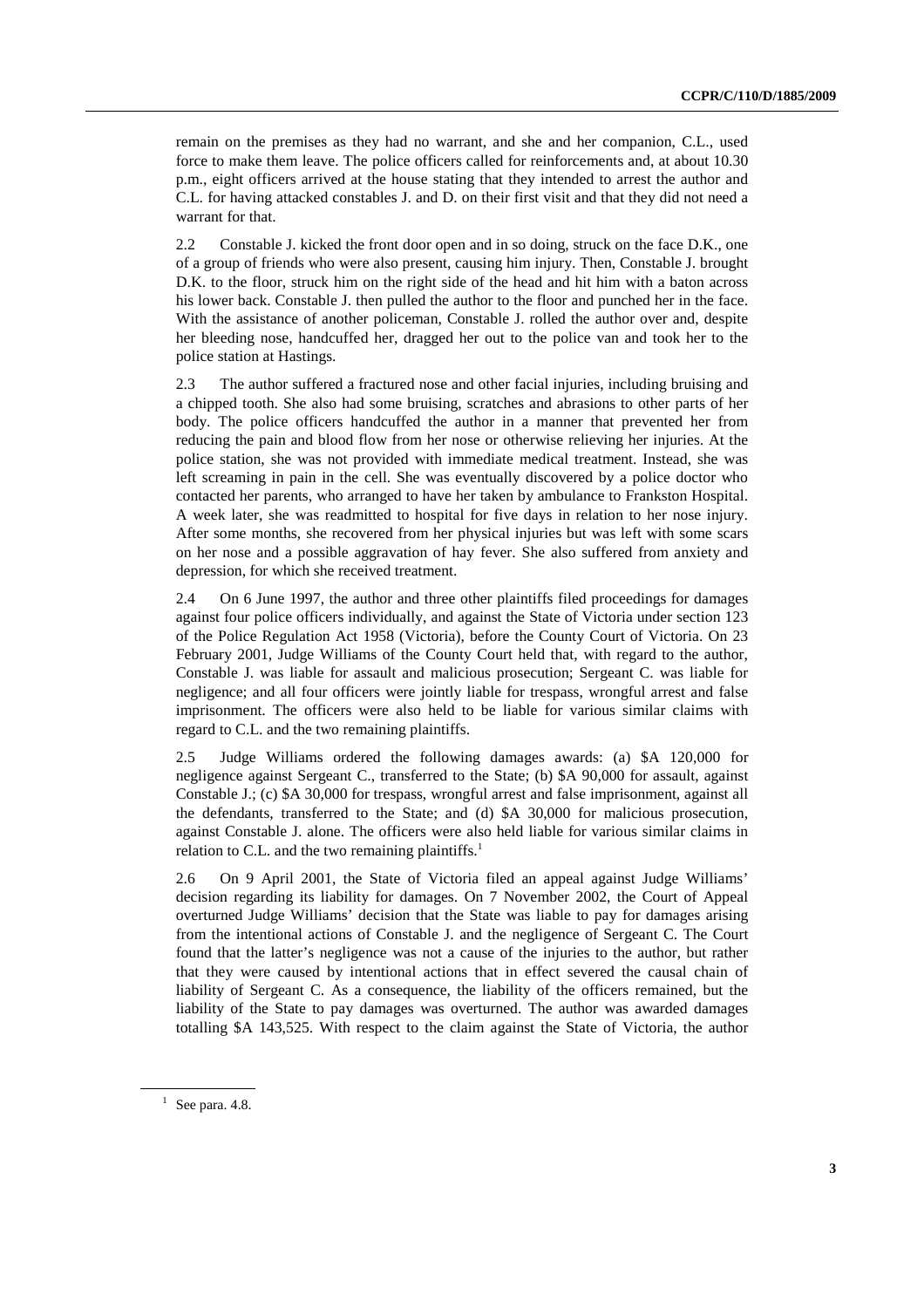sought leave to appeal against the judgement of the Court of Appeal in the High Court of Australia, which was refused on 18 June 2004.

2.7 The author filed a complaint to the Ethical Standards Department of Victoria Police. As a result, disciplinary proceedings were launched, but they were subsequently dropped for lack of evidence, despite the strong factual findings against the police officers recorded during the court proceedings outlined above. The author had no standing in the proceedings and was not called as a witness. On 4 August 2004, she made a complaint to the Police Ombudsman which was then transferred to the Office of Police Integrity.

2.8 At the time the author submitted the communication to the Committee, the situation in respect of compensation was as follows: (a) she had not received any damages from the individual police officers; (b) she had not received costs to pay her legal team; and (c) the State of Victoria continued to maintain a legal landscape that absolved its liability to compensate victims of intentional human rights abuses. The situation in respect of disciplinary matters was as follows: (a) all or most of the police involved in the incident remained employed by the State of Victoria, with no disciplinary or criminal action having been successfully taken against any of them, despite Judge Williams' findings of serious misconduct. None of the occupants of the house was consulted by police investigators from the Ethical Standards Department; and (b) the legal system of Victoria does not ensure effective discipline or prosecution of police engaged in human rights abuses.

2.9 Constable J. brought charges against the author for assault against police and traffic infringements, which were dismissed by the Magistrates' Court in Frankston on 9 November 1996. In his judgement of 23 February 2001, Judge Williams found that Constable J. had conducted a prosecution for assault against the author that was not based upon a proper motive, but arose from a mixture of ill-will and a desire to justify ex post facto the general conduct of the police throughout the whole affair. On that basis, Judge Williams found that the tort of malicious prosecution had been committed.

#### **The complaint**

#### *Article 2*

3.1 The author claims that the State party violated article 2, paragraph 3, of the Covenant, as it did not provide her with an effective remedy. She received no compensation and no disciplinary action was taken against the perpetrators of the assault.

3.2 There is no statutory scheme in Victoria that provides adequate compensation for human rights abuses. Under common law, the State is not responsible for police conduct because when police act on the basis of a power under law, they act independently, not as agents of the State. Section 123 of the Police Regulation Act 1958 remedies that situation only partially by holding the State liable only where police act reasonably in good faith.<sup>2</sup> Moreover, the Act creates an exceptionally narrow class of State liability for actions or omissions of police officers. In order for the State to be liable, the actions of the police must

<sup>2</sup> Section 123 reads:

 <sup>&</sup>quot;Immunity of members

 <sup>(1)</sup> A member of the force … is not personally liable for anything necessarily or reasonably done or omitted to be done in good faith in the course of his or her duty as a member of the force or police recruit.

 <sup>(2)</sup> Any liability resulting from an act or omission that, but for subsection (1), would attach to a member of the force or police recruit, attaches instead to the State.

 <sup>(3)</sup> This section applies to acts or omissions occurring before as well as after the commencement of this section."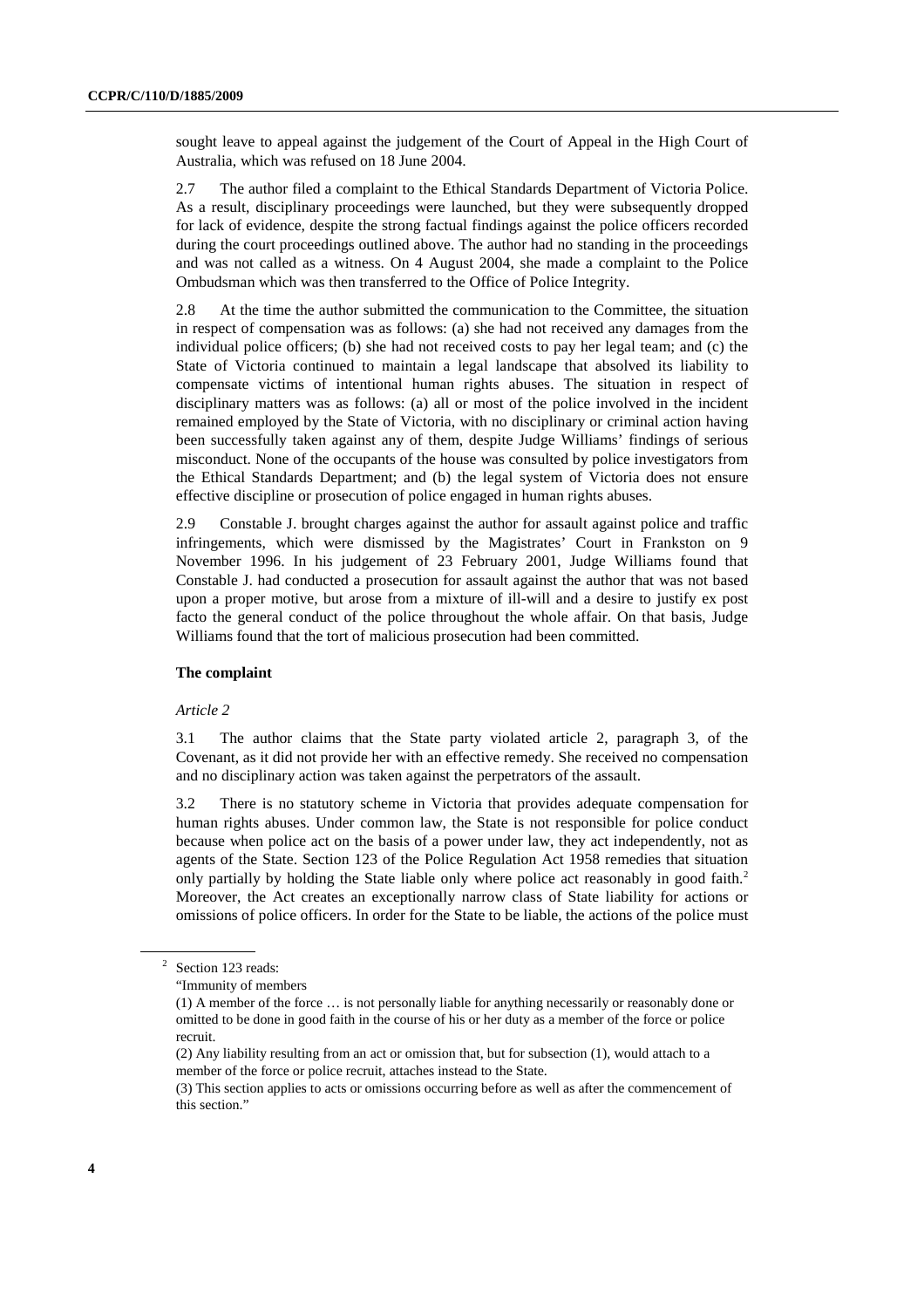be negligent, yet the police must also be acting in good faith, and the act or omission must be "necessarily or reasonably done" in the course of their duty. It is very difficult to imagine a case that satisfies those criteria. In the present case, the trial judge was satisfied that the negligent planning and supervision of the raid by Sergeant C. was a reasonable yet negligent action done in good faith, and that the abuse suffered by the author flowed from that negligence. However, the Court of Appeal overturned that analysis, holding that the actions of the police during the raid effectively severed the causal chain. The Court of Appeal found that there was a "common design" agreed between the officers to commit intentional torts that outweighed any negligence of Sergeant C. in planning the raid.

3.3 Four states in Australia ensure state compensation for victims of police tort even when police actions are intentional or in bad faith. In two of them, the state will pay punitive damages awarded against officers.

3.4 The State party has failed to ensure that the perpetrators are tried before a criminal court. As a result of their status as police officers, they were not brought before a court as any other perpetrator of similar abuse would have been. Furthermore, the State permitted the officers involved to continue occupying positions in which their unacceptable behaviour could be repeated.

#### *Article 7*

3.5 The author claims that she was subjected to cruel, inhuman and degrading treatment during the raid. The degradation was enhanced by her being handcuffed, taken into custody and later charged. Her arrest was cruel and unjustified.

3.6 The level of force used against the author during the raid went far beyond the force required to detain her and was not necessary. The trial judge found that Constable J. "pulled her to the floor and began 'brutally and unnecessarily' to punch her in the face, thereby fracturing her nose and rendering her senseless. In the result, Horvath had no recollection of J.'s assault on her. With the assistance of S., J. then rolled Horvath over and, despite her bleeding nose, handcuffed her and then dragged her out to the van".<sup>3</sup>

3.7 Article 7 imposes two obligations on States parties: a substantive (or negative) obligation to prevent violations and a procedural (or positive) obligation to provide an effective investigation into allegations of substantive violations. In the present case, the investigation was carried out by the Ethical Standards Department, a unit within the Victoria Police. The Victoria Police disciplinary system was criticized in a 2007 report of the Office of Police Integrity entitled "A fair and effective Victoria Police disciplinary system". The author's case is mentioned in that report in a manner which makes it clear that the failure of the disciplinary process to hold police accountable is of concern.

3.8 The County Court of Victoria came to clear findings of fault against the police. Despite the fact that the standards of proof in civil and disciplinary proceedings are the same, the disciplinary process failed to achieve the same result. Owing to the failure to investigate the case effectively or use the findings in the civil proceedings as evidence to remove the police perpetrators from duty, the perpetrators remained employed and were not subjected to any form of discipline. That inaction condones a violation of article 7 and effectively authorizes further potential violation of article 7.

<sup>&</sup>lt;sup>3</sup> Details concerning the author's injuries and psychological consequences are contained in the judgement of the County Court of Victoria.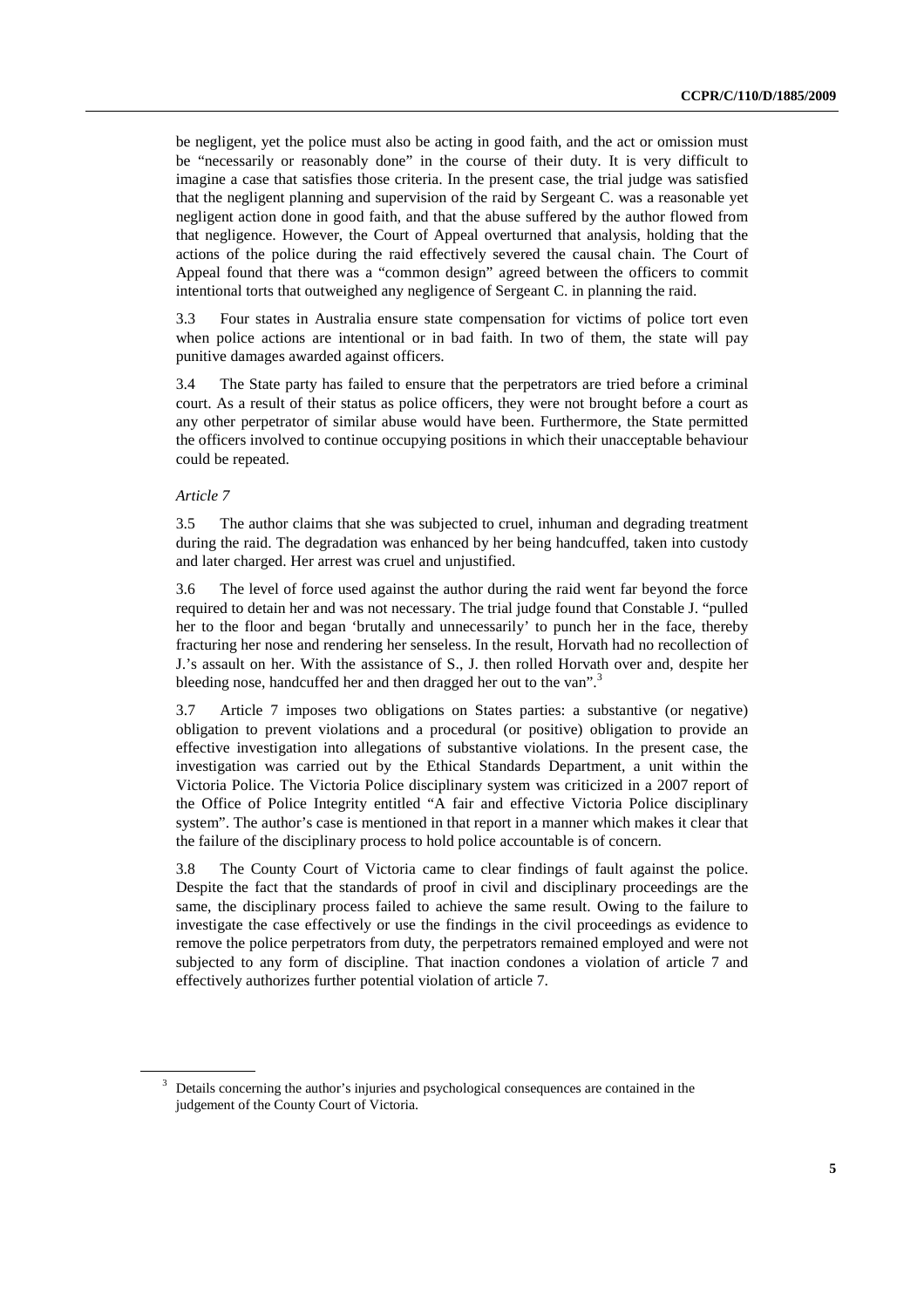#### *Article 9 (paras. 1 and 5)*

3.9 The author was subjected to arbitrary arrest and detention, in violation of article 9, paragraph 1, of the Covenant. Without a warrant, the police had no right to enter the author's house and arrest her. The detention was not justified or lawful. Judge Williams found that she had been falsely arrested and imprisoned. Furthermore, the State party did not grant her an enforceable right to compensation, which entails a violation of article 9, paragraph 5.

#### *Article 10*

3.10 The assault, constraint by handcuffing, arrest, detention and delay in medical treatment suffered by the author were inhumane and a violation of article 10, in addition to article 7. Her detention in a situation in which medical attention was required added to the trauma she experienced.

#### *Article 17*

3.11 In the absence of a warrant or a reason to believe that the author had committed a serious indictable offence, the police invasion of the author's house constituted arbitrary and unlawful interference with her home, family and privacy. Furthermore, the malicious prosecution of the author for assaulting Constable J. was an unlawful attack on her honour and reputation and a disproportionate action which could not be justified by any interpretation of a pressing social need.

#### *Exhaustion of domestic remedies*

3.12 The author claims that she exhausted domestic remedies in attempting to claim damages from the State of Victoria. She learned through her lawyer that the individual police officers against whom judgement was entered did not have the resources to pay the judgement amount and cost or any substantial portion thereof. Furthermore, the author cannot obtain compensation through the Victims of Crime Compensation Tribunal, since the acts to which she was subjected were non-criminal.

3.13 Section 123 of the Police Regulation Act 1958 provides no effective remedy for victims of police abuse, even when the abuse is the result of misconduct during police operations and procedures. Victims of police abuse in Victoria are reliant on damages being paid by the individual perpetrators. That is problematic because police officers organize their assets in ways that shield them from potential liability to civil actions. In cases where the individual police officer has no capacity to pay or has no assets in his/her name, the victim is not compensated. That is neither an effective compensation scheme, nor does it provide any incentive to the Victoria Police to prevent further abuses.

#### *Remedies sought*

3.14 The author seeks: (a) to be awarded compensation, assessed according to the standards applicable under Australian domestic law; (b) that the State party be directed to enact legislation allowing for compensation by the State party for the illegal activities of police officers; (c) that the State party be directed to ensure that people have genuine access to civil action alleging police abuse and receive assistance in that regard, in order to ensure that civil actions have a systemic impact on reform within police agencies; and (d) that the State party be directed to introduce reforms to the current disciplinary procedures applicable to police officers in the State of Victoria to ensure that: (i) all police who are found civilly liable for human rights abuses are disciplined and removed from the force; (ii) the State party prosecutes police who have committed criminal offences; and (iii) police not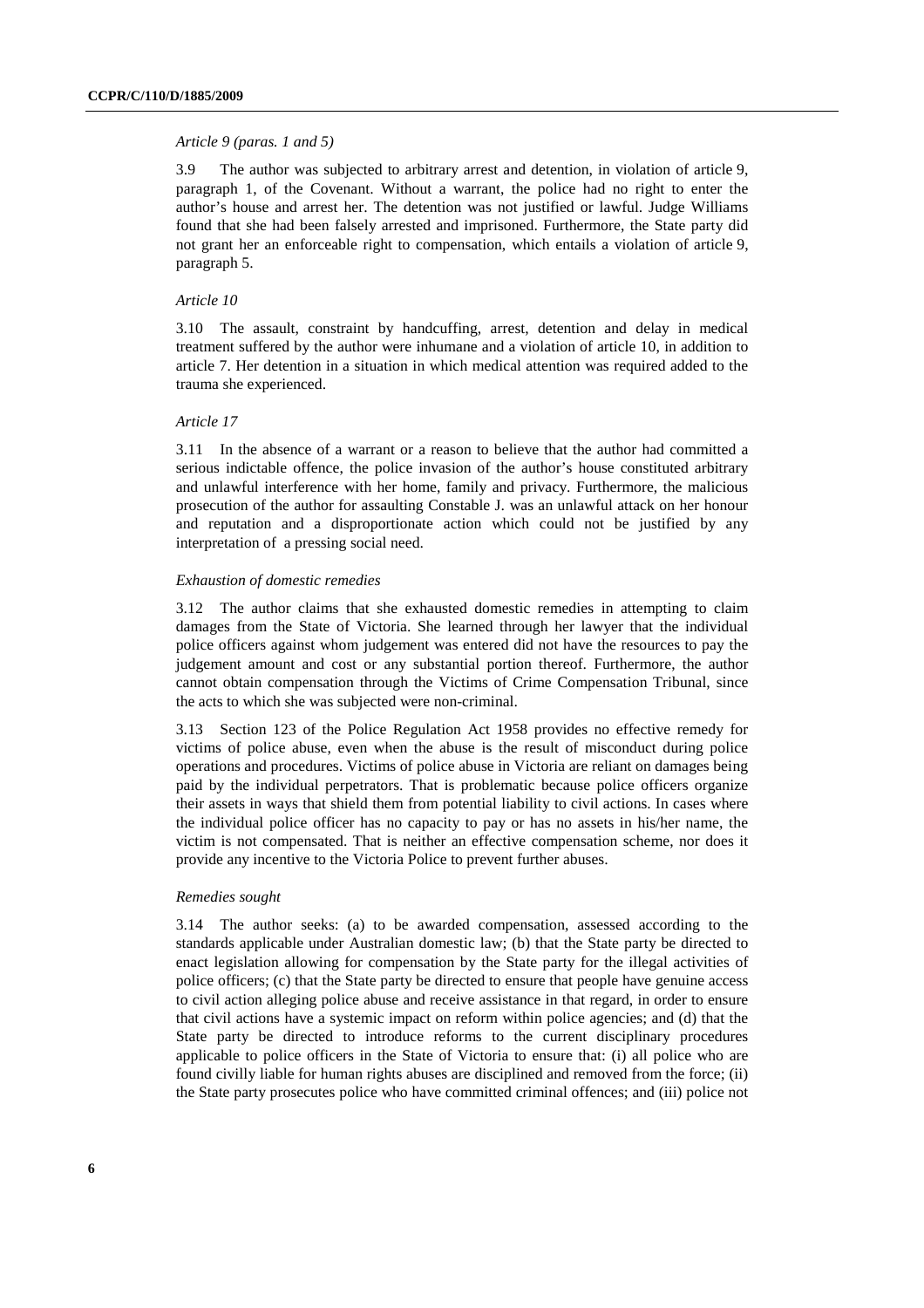subject to civil proceedings are investigated and subject to proceedings that can result in their removal from duty where appropriate.

#### **Observations of the State party on admissibility and on the merits**

4.1 The State party submitted its observations on 24 March 2010.

#### *Claims under article 2*

4.2 The State party contends that the author failed to substantiate her claim of a violation of article 2. In particular, she failed to substantiate her claim that the four members of the Victoria Police against whom judgement was made did not have the resources to pay the damages awarded and did not have any assets in their names. Furthermore, domestic legal avenues are available to the author to determine whether her assertion is correct. The Rules of the Supreme Court of Victoria set out a process for discovery in aid of enforcement. The Court may, on application by a person entitled to enforce a judgement, order a person bound by the judgement to attend court, be orally examined on material questions, and produce any document or thing in the possession, custody or power of the person relating to the material questions. There is no evidence that the author sought such an order.

4.3 Even if the four members of the police do not have the resources to pay or assets in their names, domestic avenues remain available to the author to recover all or part of the judgement debt. A judgement for the payment of money made in the Supreme Court of Victoria, which includes the Court of Appeal, may be enforced by a number of means, including warrant of seizure and sale, attachment of debts, attachment of earnings, a charging order against the property of the debtor and, in certain circumstances, committal for trial and sequestration (seizure of property). In particular, the Supreme Court Rules provide that a judgement creditor may apply to the Court for an attachment of earnings order. The effect of such an order is that the judgement debtor's employer must pay a reasonable proportion of the debtor's earnings to the creditor. The author is also entitled to apply to the Court of Appeal for an order that the judgement debt be paid by instalments. The author has made no attempt to recover the judgement debt, whether by an order for an attachment of earnings or otherwise.

4.4 In 2003, about six months after the Court of Appeal judgement against Constable J. was entered, he voluntarily chose to become bankrupt. The author has not provided information as to what contact, if any, she had with the trustee appointed to administer Constable J.'s estate in order to ensure that her interests were taken into account in the administration process. Constable J.'s bankruptcy was discharged at the expiry of three years. The author did not seek to enforce the judgement against him following the discharge of his bankruptcy in July 2006.

4.5 According to a document submitted by the author, she learned in 2007 that her lawyer had not taken any steps to recover the judgement debt. Although the author instructed her lawyers in 2008 to take bankruptcy proceedings against the remaining police officers, the bankruptcy register shows no record of any creditor's petition issued in relation to the individual police officers.

4.6 The author has not pursued compensation from the Victims of Crime Assistance Tribunal or its predecessor, the Crimes Compensation Tribunal, despite being eligible to make an application for compensation up to \$A 60,000. The absence of a criminal prosecution in respect of the acts of the individual police officers does not preclude application to the Tribunal. The author has therefore failed to exhaust domestic remedies on that basis as well.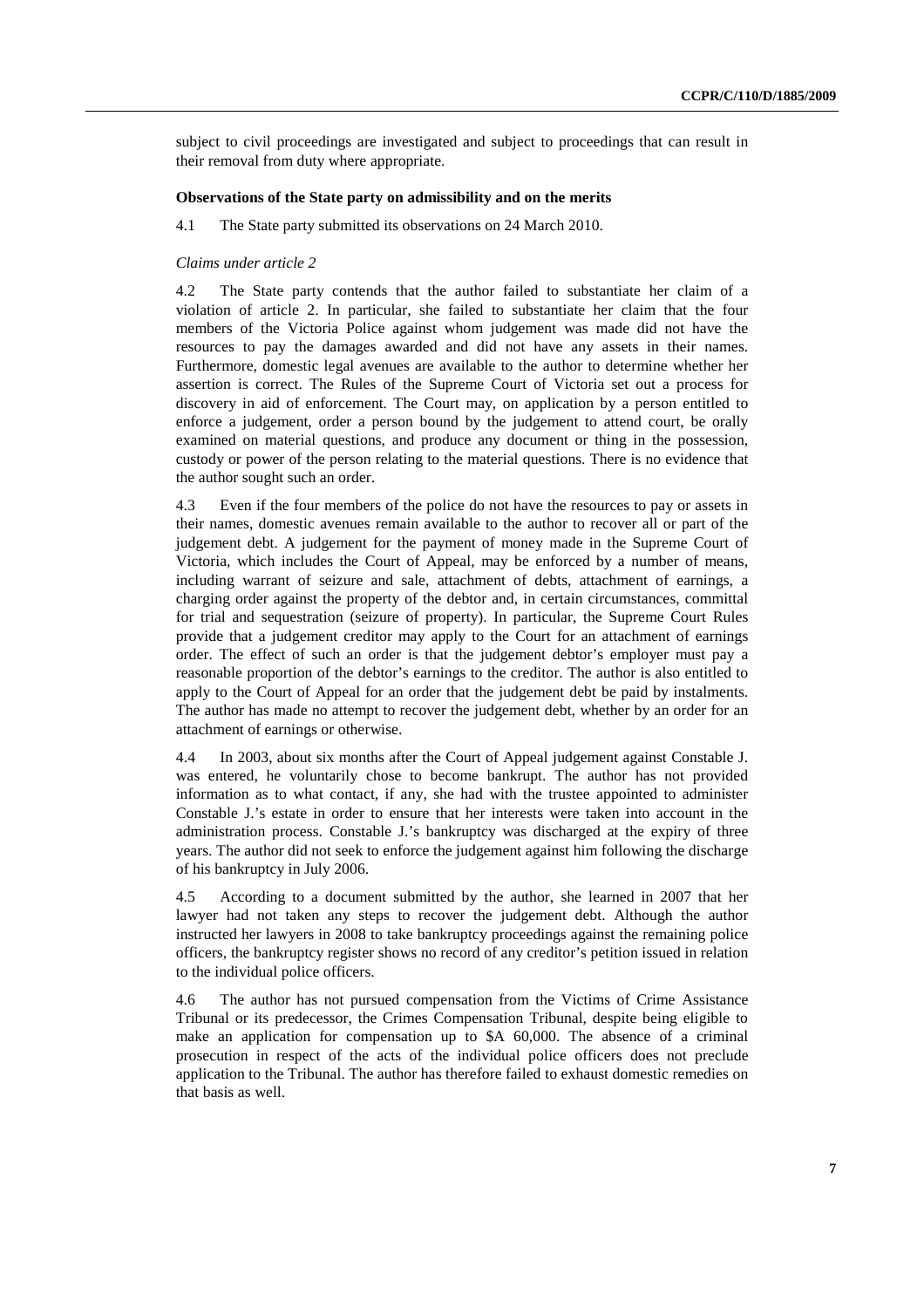4.7 The State party contends that the author's claims under article 2 are without merits. In Australia, the common law rule set out in *Enever v. The King* provides that a "police officer is himself responsible for unjustifiable acts done in the intended exercise of his lawful authority". The liability for such acts is not transferred to the state. Section 123 (1) of the Police Regulation Act 1958 modifies the common law position, providing that a police officer "is not personally liable for anything necessarily or reasonably done or omitted to be done in good faith in the course of his or her duty". Under section 123 (2), liability for such an act or omission attaches instead to the State of Victoria. The outcome is a compensatory scheme whereby, in the event of any unlawful act or omission by a police officer, either the state or the individual police officer will be held liable. That scheme balances an appropriate level of protection and the need to ensure that there is no encouragement to develop an attitude of irresponsibility among police officers. It ensures that there is no scope for impunity and that compensation will be awarded where appropriate. Individual liability has an important deterrent effect. The function of awards of exemplary, aggravated or punitive damages would be undermined if they were simply to be transferred to the state. Consequently, the state's refusal to indemnify acts or omissions of police officers that fall outside the scope of section 123 is consistent with article 2.

4.8 The outcome of the decision of the Court of Appeal of Victoria was that the individual police officers were personally liable to pay damages for assault, trespass, false imprisonment and malicious prosecution. The damages awarded to the author included compensatory damages, aggravated damages and exemplary damages totalling \$A 143,525. Of that amount, she was awarded \$A 93,525 for the assault against her by Constable J; \$A 30,000 for trespass and false imprisonment by all the defendant officers; and \$A 20,000 for malicious prosecution against her by Constable J. Hence, the author's right to adequate and effective reparation has been realized. The State party does not accept that the author has successfully proved that she faced difficulties in enforcing the judgement made in her favour, as judicial processes for enforcement are available to her. In any event, a breach of article 2 cannot depend on whether the individual police officers against whom judgement was made have the resources to pay or have assets in their names.

4.9 Regarding the author's claim that the State party breached article 2 by failing to criminally prosecute those allegedly responsible for violating her rights, the State party recalls the Committee's jurisprudence that the Covenant does not provide a right for an individual to require that the State party criminally prosecute another person. Further, the State party has effective legal processes in place to address any alleged violations of inhuman or degrading treatment or punishment by police officers, and those processes have been adequately invoked in the present case.

4.10 The Police Regulation Act 1958 establishes a disciplinary process which is overseen by the Chief Commissioner of Police and undertaken by the Ethical Standards Department of Victoria Police. The Department is responsible for investigating police misconduct and corruption and dealing with service delivery and disciplinary issues. It deals with claims in a prompt and impartial manner. Since November 2004, the Office of Police Integrity has been the independent body that detects, investigates and prevents police corruption and serious misconduct. Furthermore, criminal sanctions are available for conduct constituting serious violations of human rights. The statutory requirement that the Deputy Ombudsman (Police Complaints) be informed of disciplinary investigations provides an important independent check on the adequacy and appropriateness of the disciplinary process.

4.11 As a result of a complaint filed by the author on 21 March 1996, preliminary investigations were undertaken. The Ethical Standards Department informed the author about the status of the investigations on several occasions. When the file was opened, the Department also informed the author that she could make an additional complaint to the Deputy Ombudsman (Police Complaints). The Deputy Ombudsman responded on 30 April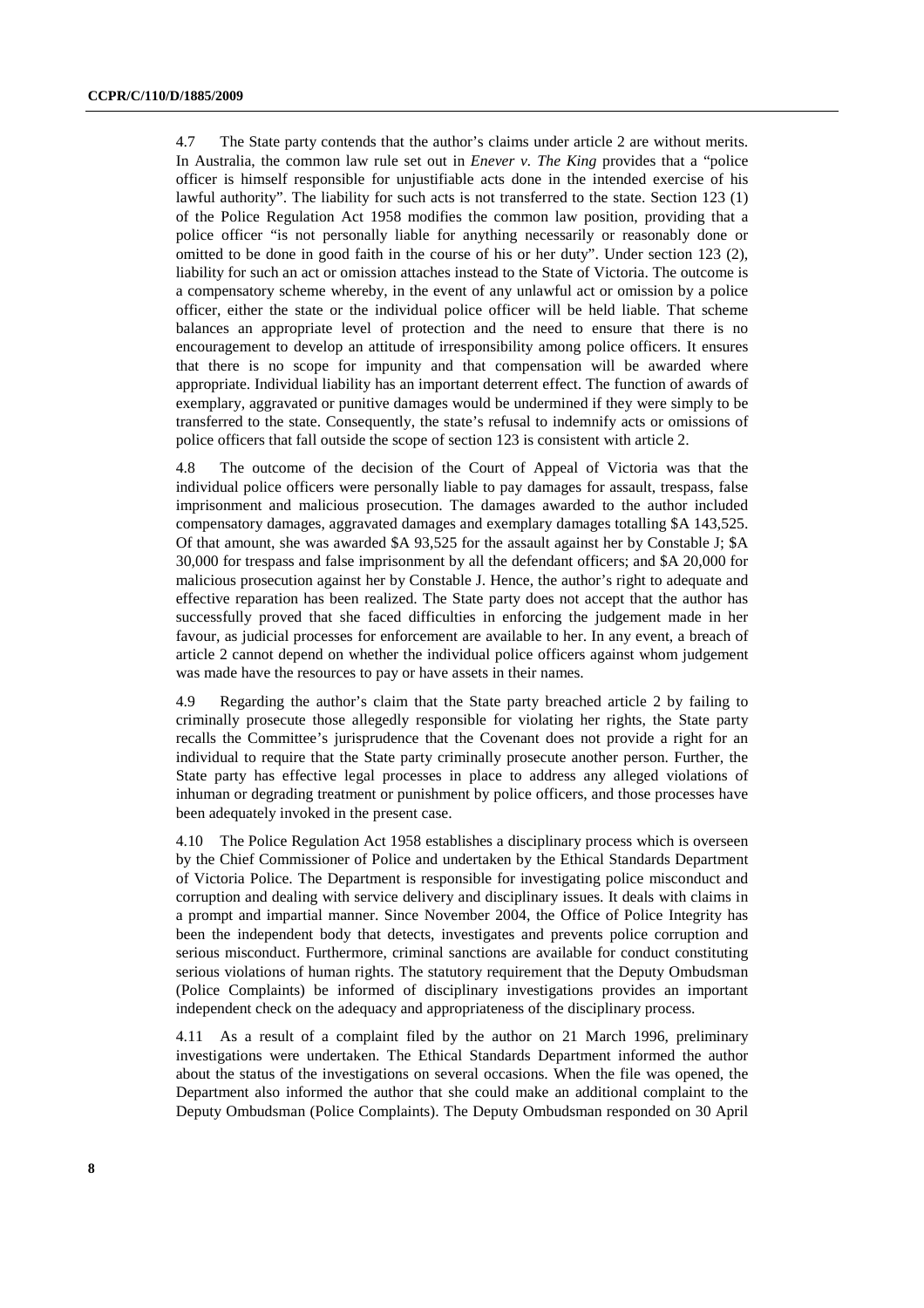1997 that the time taken to arrange medical treatment for the author was not unreasonable and that the proposal to charge Sergeant C. and Constable J. with disciplinary offences was appropriate in the circumstances. As a result of the preliminary investigation, Constable J. was charged with disgraceful conduct and Sergeant C. with being negligent in the discharge of his duty. An inquiry for Constable J. was conducted on 25 August 1998 and for Sergeant C. on 31 August 1998. As the hearing officer could not reasonably be satisfied on the evidence before him, all charges were dismissed. In respect of the inquiry for Constable J., the hearing officer also noted inconsistencies in the evidence provided by civilian witnesses. At the time the inquiries were concluded, the civil proceedings had not concluded and no findings of fact had been made by the trial judge which could have been considered by the hearing officer. That outcome does not undermine the adequacy of the process to respond to complaints of alleged police misconduct. It is the general practice of the Committee not to question the evaluation of the evidence made in domestic processes.

4.12 The disparity between the findings of the trial judge and the outcome of the disciplinary proceeding can be explained by reference to the different standards of proof which apply in each forum. In disciplinary proceedings involving allegations of serious misconduct, the usual civil standard requiring proof on the balance of probabilities applies, but is increased by an additional requirement that the degree of certainty required must be particularly high given the gravity of the consequences which flow from an adverse finding. That standard is consistent with the serious nature of such proceedings and the punishment, including dismissal, which can result.

#### *Claims under article 7*

4.13 Based on the author's failure to make use of all judicial and administrative avenues that offer her a reasonable prospect of redress, the State party submits that the author failed to exhaust domestic remedies. If the Committee finds that the claim under article 7 is admissible, the State party submits that the allegations are without merit.

4.14 The author's treatment did not amount to cruel, inhuman or degrading treatment or punishment. The State party accepts that a conclusion that the treatment was unacceptable or inappropriate is open on the facts, particularly in light of the Court of Appeal's decision to uphold the award of damages to the author for assault and false imprisonment. Nevertheless, her treatment during the incident did not amount to a breach of article 7. For treatment in the context of an arrest to be degrading, there must be an exacerbating factor beyond the usual incidents of arrest. Since arrest, like detention, contains an inherent aspect of humiliation, an element of reprehensibleness must also be present for it to qualify as a violation of article 7. Any exacerbating factor or element of reprehensibleness in the author's purported arrest or detention was insufficient to meet the threshold level of severity required for a breach of article 7. Furthermore, the author has not substantiated the claim that she suffered ongoing adverse physical or mental effects.

4.15 Failure to provide necessary medical attention can, in certain circumstances, amount to a breach of article 7. However, in the present case police records confirm that the author received appropriate and timely medical treatment while in custody. She was treated by a doctor within 20 minutes of arriving at the police station, at 11.00 p.m. on 9 March 1996. At midnight, an ambulance arrived and the author was administered further treatment. She was released from custody at 12.20 a.m. on 10 March 1996 and conveyed to hospital by ambulance. She was readmitted to hospital approximately one week later in relation to her nose injury. There is nothing to suggest that she received anything other than appropriate and timely medical treatment while in detention. On 30 April 1997, the Deputy Ombudsman observed that the time taken to arrange medical treatment for the author was not unreasonable.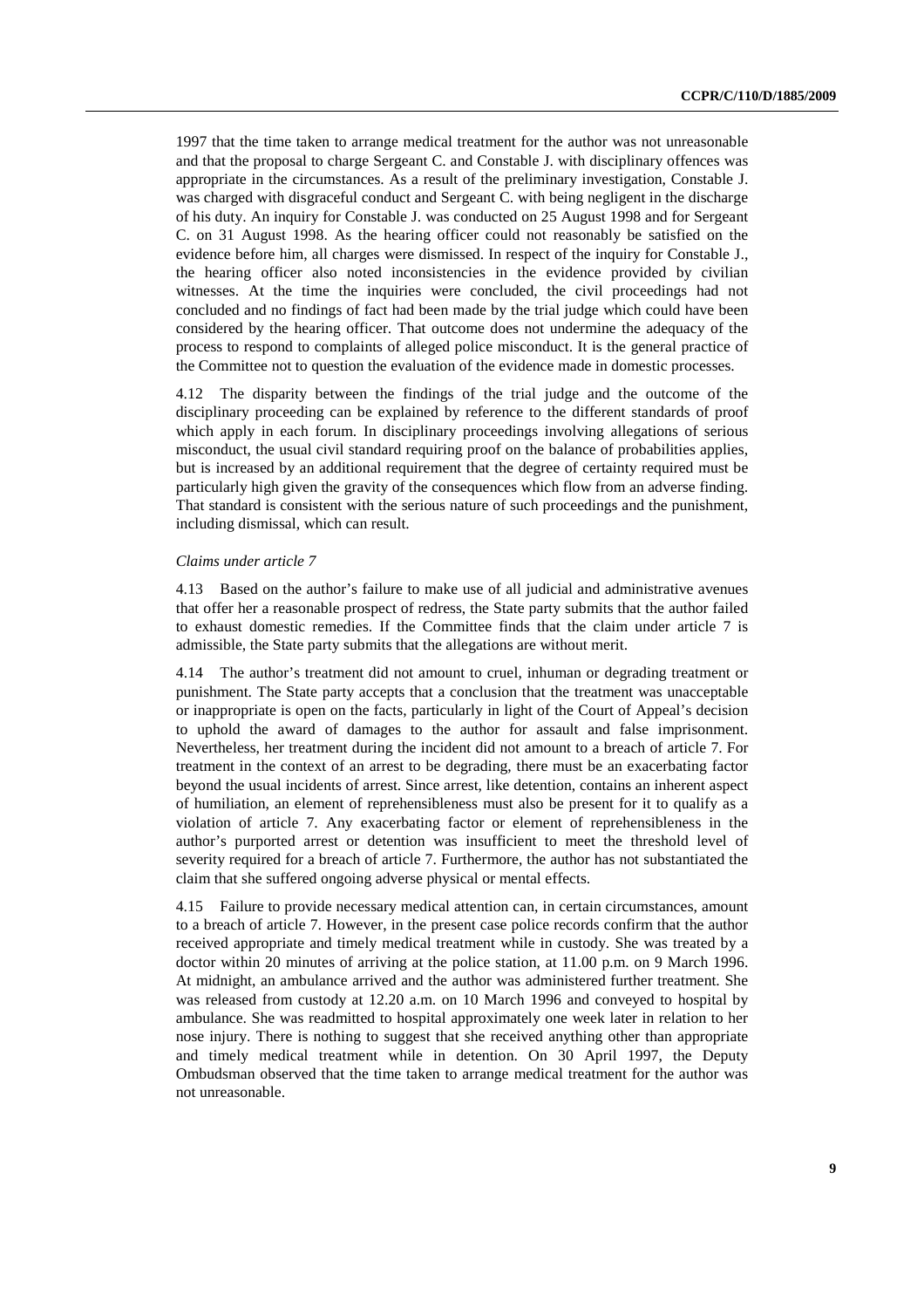4.16 The author claims that the failure to effectively investigate and discipline police involved in the raid condones violations of article 7 and effectively authorizes further potential violations. However, that claim overlaps with her claim under article 2 and should be considered in conjunction with it. States have an obligation to ensure that complaints made in relation to article 7 are investigated promptly and impartially by competent authorities. In the present case, the successful civil action against members of the police demonstrates that individuals remain liable for their acts and omissions. If, as the author proposes, civil liability for all acts and omissions of police officers were to be transferred to the state, it would effectively absolve individuals of their potential individual civil liability. That liability acts as an important deterrent to police officers.

#### *Claim under article 9, paragraph 1*

4.17 The State party argues that domestic remedies have not been exhausted and that the claim is without merit. The author's purported arrest and detention should not be characterized as unlawful or arbitrary in the context of article 9, paragraph 1. As was recognized by the Court of Appeal of Victoria, the members of Victoria Police involved in the raid were of the opinion that they had authority to enter the premises and arrest the author under section 459A of the Crimes Act 1958 (Victoria).

#### *Claim under article 10*

4.18 The State party argues that domestic remedies have not been exhausted and that the claim is without merit. Further, the author does not clearly identify which treatment is alleged to fall within the scope of article 10.

4.19 The principle that treatment prohibited by the Covenant under article 7 must entail elements beyond the mere fact of deprivation of liberty is also relevant to article 10. Any element of humiliation that may have accompanied the handcuffing and detention was insufficient to meet the threshold required to establish a breach of article 10. Following her arrest, the author was brought directly to the police station, where her handcuffs were removed. Handcuffing, in the context of what was considered to be a lawful arrest, and in the context of her clear non-cooperation with police, was not unreasonable in the circumstances. The author's alleged inability to reduce the pain and blood flow from her nose or otherwise relieve her injuries was insufficient to reach the level of humiliation or debasement prohibited by article 10. Consequently, the purported arrest, handcuffing and detention cannot in themselves amount to a breach of article 10.

4.20 As to the alleged delay in medical treatment, the State party submits that the author's treatment in detention did not breach article 10. Police records confirm that the author received prompt medical treatment while in custody. There was no medical advice to indicate that she should not be detained. The nature of her injuries and the short period of detention are relevant considerations in that regard. The author was briefly admitted to hospital within hours of her arrest and was subsequently discharged. She did not spend a significant period in hospital until almost a week after the incident, indicating that the treatment she required was not urgent.

#### *Claim under article 17*

4.21 The State party argues that domestic remedies have not been exhausted and that the claim is without merit. The State party reiterates its arguments in connection with article 9 of the Covenant and submits that the author has presented no evidence to suggest that her honour and reputation were maliciously attacked. To the extent that the charges against her may have been prosecuted without reasonable cause and maliciously, she was successful in her claim for malicious prosecution against Constable J.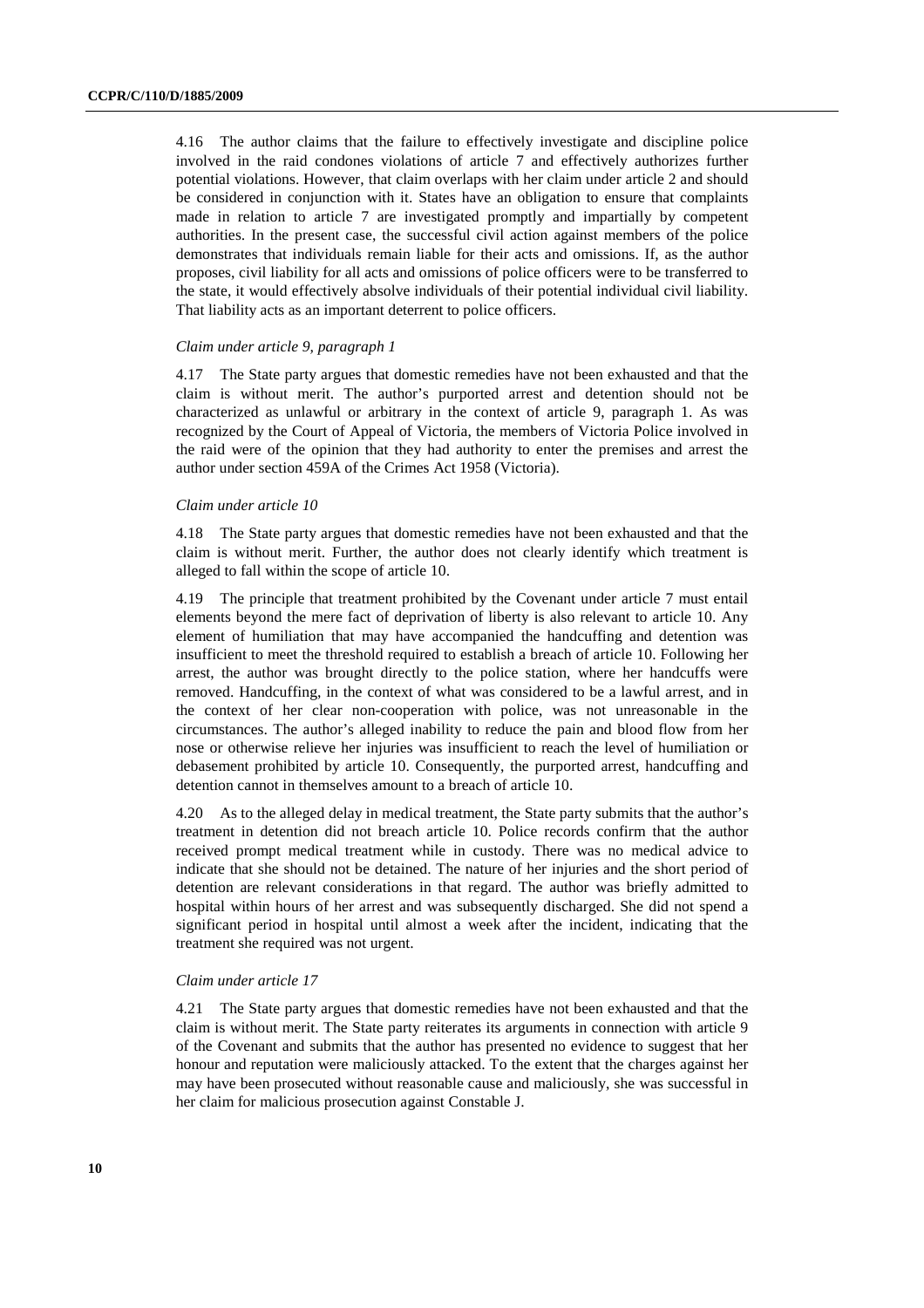#### **Author's comments on the State party's observations**

5.1 On 2 July 2010, the author submitted comments on the State party's observations. The author reiterates her allegations and states that she has exhausted all avenues in seeking to recover the judgement debt.

5.2 Once the judgements became enforceable against the individual police officers, letters of demand were forwarded to them seeking payment of the amounts owed to the author. In response, the police officers' counsel informed the author's counsel that Constable J. had declared himself bankrupt and therefore the author was prevented, under the provisions of the Bankruptcy Act, from pursuing any further action against him. As for the remaining defendants, they had minimal assets, according to the research undertaken by the author's counsel. Under Australian law, superannuation is not accessible in a bankruptcy. Therefore, effectively, if any of the defendants were declared bankrupt, they would have no assets which would be distributable to the author and the other plaintiffs. A warrant of seizure and sale, or a charging order against a property of a debtor is only of benefit if there are assets which can be seized or property which can be charged. The author's counsel, having obtained information from the defendants and carried out his own searches, was of the view that any application to issue a warrant or a charging order would be futile and result in no monies being available. Accordingly, the author's counsel opted to attempt to negotiate a settlement. As a result, the non-bankrupt defendants offered a final settlement of \$A 45,000, payable to the author and her three co-plaintiffs. That settlement was accepted. Constable J. was obliged to notify the Trustee in Bankruptcy of the money owed to the author. As no communication was received from the Trustee, it was apparent that no funds were available for distribution to the creditors.

5.3 Regarding the State party's observation that the author could have pursued a claim for compensation in the Victims of Crime Assistance Tribunal, she states that the Tribunal does not provide compensation for pain and suffering and focuses on timely and practical measures to assist victims of crime. The Tribunal may award amounts as financial assistance and special financial assistance. Financial assistance is granted for medical and counselling expenses, loss of earnings and damage to clothes during an act of violence. Special financial assistance may be seen as compensatory in nature. The Tribunal awards modest amounts when an applicant suffers any significant adverse effect as a direct result of an act of violence. It uses categories of offences to determine the maximum level of special financial assistance to be awarded. It is possible that in the author's case, if she did not establish that she had suffered a very serious injury, she would be eligible for financial assistance of either \$A 130–\$A 650 or \$A 650–\$A 1,300, which are the amounts awarded for offences that result in serious injury and assault respectively. The awards are symbolic and are not intended to reflect the level of compensation to which victims of crime may be entitled under common law or otherwise. An extendable time limit of two years applies to claims before the Tribunal. The presumption is that an application concerning the present communication would be inadmissible, since the incident occurred in 1996.

5.4 Furthermore, the Tribunal does not make any findings of guilt. Its investigative powers are limited to establishing whether an act of violence occurred and whether the application for financial assistance should be granted to meet expenses related to that act. It does not have the capacity to remedy the breaches outlined in the present communication. Accordingly, an award from the Tribunal is not an effective remedy for the author. To comply with the requirement to exhaust domestic remedies an author must access those remedies which are available and effective in redressing the wrong. Such remedies must also provide the State with an opportunity to respond to and remedy the issue within its jurisdiction.

5.5 The author disagrees with the State party's arguments regarding the individual responsibility of perpetrators. It is the State's responsibility to ensure that its police do not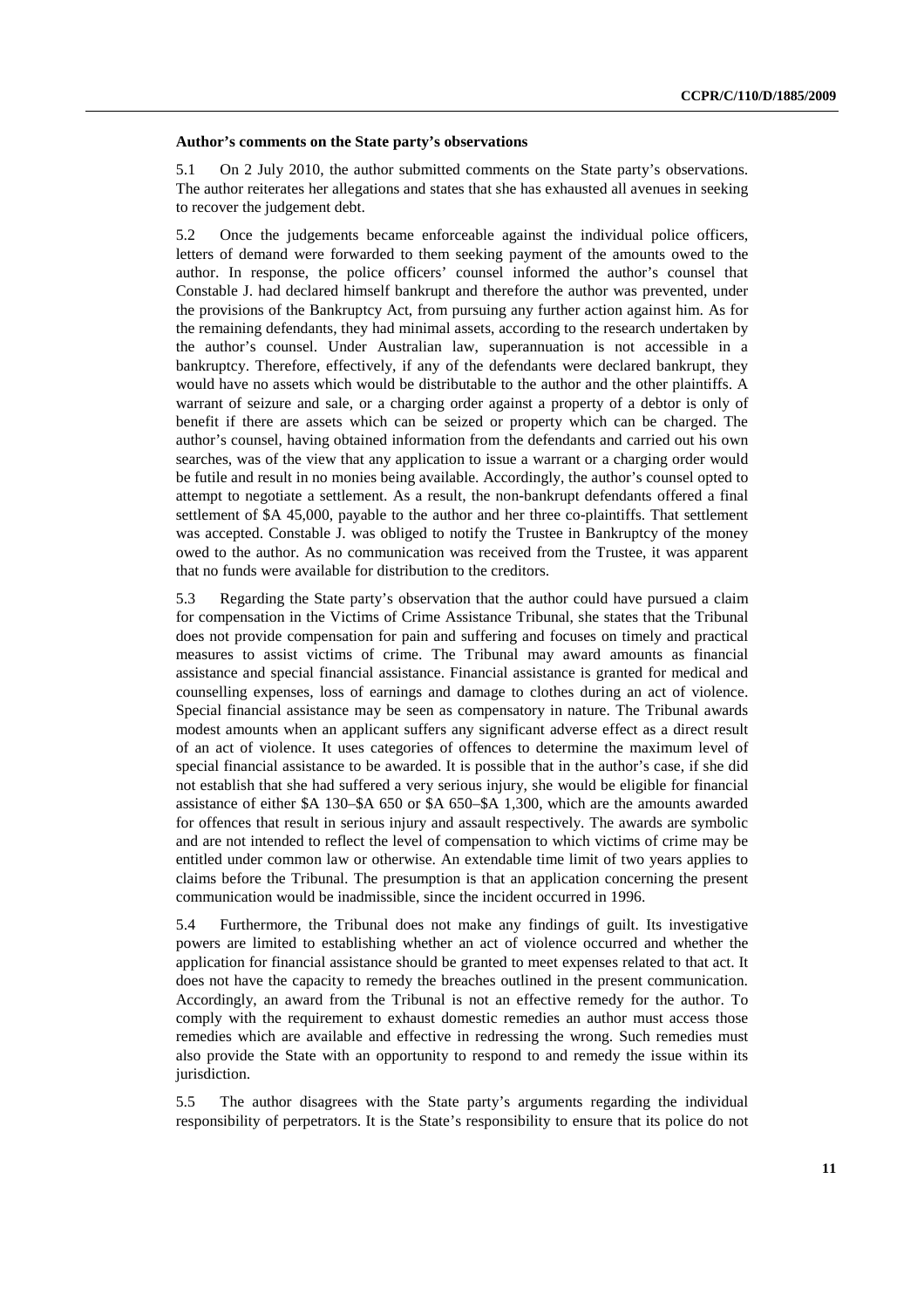violate human rights and to remedy violations when they occur. By directly compensating victims, the State ensures that its obligations in that respect are fulfilled. Such a position does not relieve the individual perpetrators of liability in civil proceedings. It is also possible for the State to pursue the individual perpetrators for reimbursement. Currently, the practical effect of section 123 of the Police Regulation Act is to absolve the State of responsibility for police who act in bad faith, unreasonably and outside the course of their duty. In the light of that, the State of Victoria is obliged to change its domestic laws, as other states have already done. Furthermore, police violence occurs in part owing to systemic failures in training, oversight and disciplinary measures. State liability for the actions of its agents ensures that such systemic failures are addressed.

5.6 Regarding the State party's observations on the effectiveness of the disciplinary system in Victoria, the author argues that the Ethical Standards Department lacks practical independence and that findings of criminal or torturous conduct against police are rare. She claims that she was not called to give evidence in the hearing of the disciplinary charge against Constable J. and nor were any of the civilian witnesses. The hearing occurred two years after the incident and the investigation took 11 months. Such a delay is inexcusable.

5.7 The author requested a copy of the disciplinary file related to her case, but it was denied to her on the grounds that it would divert too much of the State's resources. The only publicly released information about the process was contained in a brief paragraph in the Office of Police Integrity report entitled "A fair and effective Victoria Police disciplinary system". There was no public scrutiny of the investigation, the hearing or the decision, and no appeal mechanism was open to the author. As for the role of the Deputy Ombudsman as a safeguard of the process, the author claims that mere notification was all that was required and that there is no supervision as such.

5.8 The State party's reference to the standard of proof to explain the difference in outcomes between the disciplinary and the civil proceedings is unjustified and unsupported. It does not address the fact that the disciplinary hearing failed to adduce viva voce evidence from civilian witnesses to the police misconduct, which reflects a systemic and serious failure of the process in circumstances where it was purported that there was insufficient evidence to make a finding of misconduct. The difference in outcomes between the two processes lies in the lack of adequacy, transparency, accountability and independence of the disciplinary hearing process.

5.9 Once the civil proceedings had concluded that the police had lied on matters of major significance, there was the opportunity to reopen or recommence disciplinary proceedings and refer a prosecution brief to the Office of Public Prosecutions. The State failed to pursue those avenues.

5.10 The author reiterates that the treatment to which she was subjected breached article 7 of the Covenant. She was 21 at the time and the treatment was premeditated and intended to punish and intimidate her. She was repeatedly punched, causing very serious and cruel suffering in the form of a broken nose, facial injuries, bruising to her face and other parts of her body, a chipped tooth, loss of consciousness, fear, anguish, distress, intimidation and ongoing psychological conditions. The assault continued while she was helpless and unconscious. The treatment was unnecessarily prolonged by the arrest and transport to the police station, where she continued to be handcuffed. According to Judge Williams, the police viewed the author with "extraordinary bigotry and bias", describing her as a "filthy, dirty, drug-affected female". That provides support for her claim that the intention was to debase, degrade and punish her.

5.11 Regarding the State party's observations with respect to article 9, the author reiterates that the police entry into the house was inappropriate, unjust and unreasonable. It was also unlawful, as stated by Judge Williams. The police could have utilized less invasive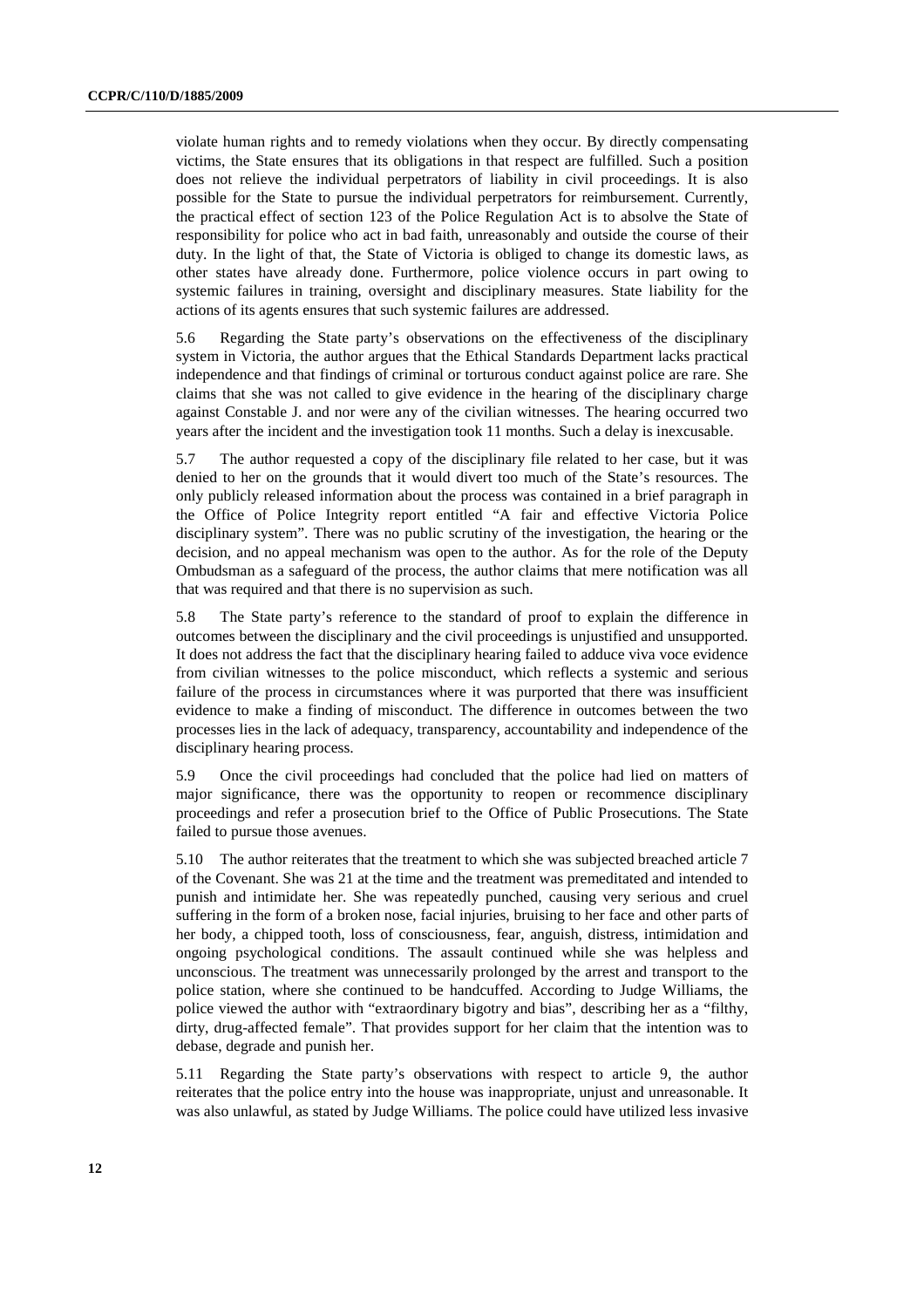ways to effect an arrest if it was truly necessary, such as obtaining a warrant or conducting static observations of the premises. Even if the entry to the premises was believed to be lawful by individual police officers, it does not mean that what occurred after entry was lawful. The assault and transportation to the police station were not proportionate in the circumstances.

5.12 If the Committee considers that there was no breach of article 9, including paragraph 5, the author submits that those actions violated her freedom of movement under article 12 of the Covenant.

5.13 The author reiterates her claims under article 17. She states that a malicious prosecution by necessity breached her right to privacy and not to be subjected to unlawful attacks on her reputation.

#### **Additional observations from the State party**

6.1 In August 2011, the State party submitted further observations on admissibility and on the merits. With respect to compensation under the Victims of Crime Assistance Scheme, the State party argues that at the time of the incidents in question, the author would have been entitled to make a claim under the Criminal Injuries Compensation Act 1983 (Victoria) and to compensation of up to \$A 50,000, including an award of compensation for pain and suffering of up to \$A 20,000. The categories of special financial assistance relied upon by the author did not come into force until 2000. Awards made under the Scheme serve similar purposes to public law damages available in other jurisdictions, in terms of both compensation and vindication.

6.2 Compensation under the Victims of Crime Assistance Act 1996 is an effective remedy for the purposes of article 2. The author remains eligible to pursue such compensation. As she has not done so, she has failed to exhaust all available domestic remedies.

6.3 In jurisdictions that have a separate public law cause of action for breach of human rights, public law damages may serve the objectives of compensating the claimant for loss and suffering caused by the breach, vindicating the right in question by emphasizing its importance and the gravity of the breach and deterring State agents from committing future breaches. Damages are generally not awarded unless one or more of those objectives is served. Where damages are appropriate, the concern is to restore the claimant to the position in which she would have been had the breach not been committed.

6.4 The State party rejects the author's claim that only full payment of compensatory damages, aggravated damages, exemplary damages and full legal costs by the State of Victoria will constitute an "effective remedy". Section 123 of the Police Regulation Act means that the State of Victoria will be liable for breaches of human rights by individual police officers where those breaches occur in accordance with practices and procedures promulgated by Victoria Police or in circumstances in which the conduct is contributed to by systemic issues such as inadequate training, policies and procedures. It is only when a police officer acts well outside the authorized policies and procedures, such that Victoria Police and the State of Victoria cannot be said to have contributed in any way to the conduct, that the State of Victoria will not be liable for the breach.

6.5 Regarding the claims under article 12, the State party submits that the author has failed to exhaust domestic remedies for the reasons specified above, and that the claim is without merits. The right to liberty and freedom of movement are distinct concepts. While restrictions not amounting to a breach of the right to liberty may in some circumstances amount to a breach of freedom of movement, that will not always be the case. The facts of the current case do not give rise to issues regarding liberty of movement as contemplated in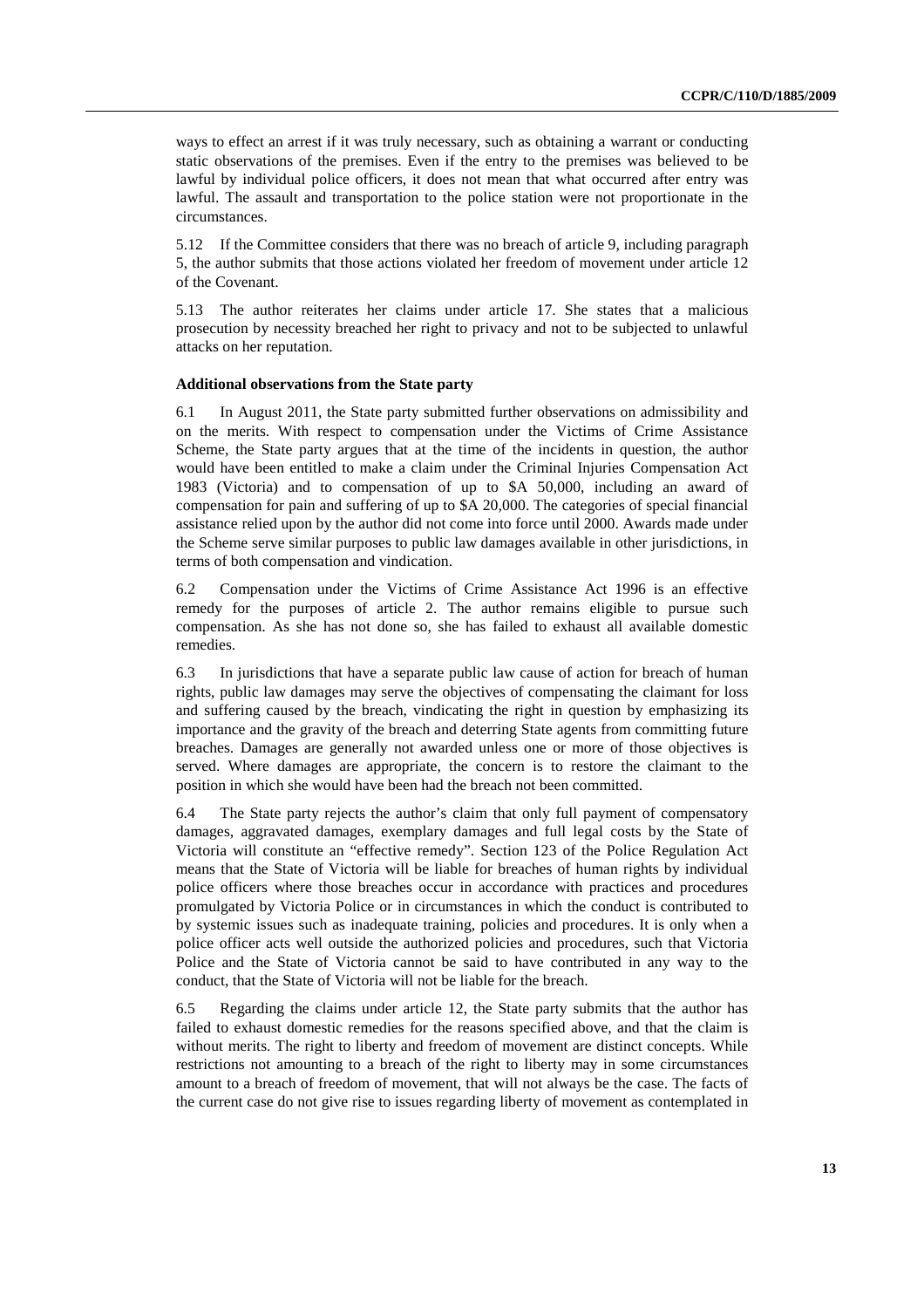article 12. Even if that was the case, any restriction on the author's liberty of movement was within the scope of restrictions permitted under article 12, paragraph 3.

6.6 Section 459A of the Crimes Act 1958 (Victoria) provides that a police officer may enter and search premises for the purpose of arresting a person where the officer believes, on reasonable grounds, that the person has committed a serious indictable offence. Entry, search and arrest in those circumstances are actions provided for by law and necessary to protect national security, public order and the rights and freedoms of others.

6.7 As was recognized by the Court of Appeal, the police officers believed that they had the authority to enter the premises and arrest the author under section 459A. While the Court of Appeal ultimately found that the entry and arrest were unlawful, the belief of the police officers should be taken into consideration in assessing their actions.

#### **Issues and proceedings before the Committee**

#### *Consideration of admissibility*

7.1 Before considering any claim contained in a communication, the Human Rights Committee must, in accordance with rule 93 of its rules of procedure, decide whether or not the case is admissible under the Optional Protocol to the Covenant.

The Committee has ascertained, as required under article 5, paragraph 2 (a), of the Optional Protocol, that the same matter is not being examined under another procedure of international investigation or settlement.

7.3 The author claims that the treatment to which she was subjected in connection with the incidents that occurred on 9 March 1996 and subsequent events violated her rights under articles 7, 9 (paras. 1 and 5), 10 (para. 1) and 17 of the Covenant. The Committee notes that the essence of the claims made by the author before the Committee is based on the same grounds as those she brought before the national judicial authorities. In that regard, the County Court of Victoria established the liability of the police officers who raided her house for trespass, assault, wrongful arrest, false imprisonment, malicious prosecution and negligence. The Court of Appeal found that the individual police officers were liable to pay damages for assault, trespass, false imprisonment and malicious prosecution. The Committee considers that, in addressing the substance of the author's claims, the domestic courts acknowledged that the author's rights had been violated and established the perpetrators' civil responsibility for acts which fall under the scope of the above-mentioned provisions of the Covenant. In view of the acknowledgement by the domestic courts of the civil responsibility of State agents for domestic law violations which are covered by articles 7, 9 (para. 1) and 17 of the Covenant, and their liability to pay damages, the Committee considers that the real issue before it is whether the author obtained an effective remedy for the violations of her rights under the Covenant, after the final decision of the domestic courts became enforceable.

7.4 The Committee notes the author's claims under article 2 that she did not receive full compensation, as established by the national courts, and that no criminal and disciplinary actions were taken against the perpetrators of the assault. The Committee also notes the State party's challenge to the admissibility of the communication on the ground that domestic remedies were not exhausted, as the author did not seek the enforcement of the judgement in her favour, in application of the Rules of the Supreme Court of Victoria regarding the process for discovery in aid of enforcement, following the discharge of Constable J.'s bankruptcy. The State party also claims that the author did not pursue compensation from the Victims of Crime Assistance Tribunal. The Committee further notes the information provided by the author regarding the steps taken to seek the enforcement of the judgement and the final settlement that she and her co-plaintiffs felt obliged to accept.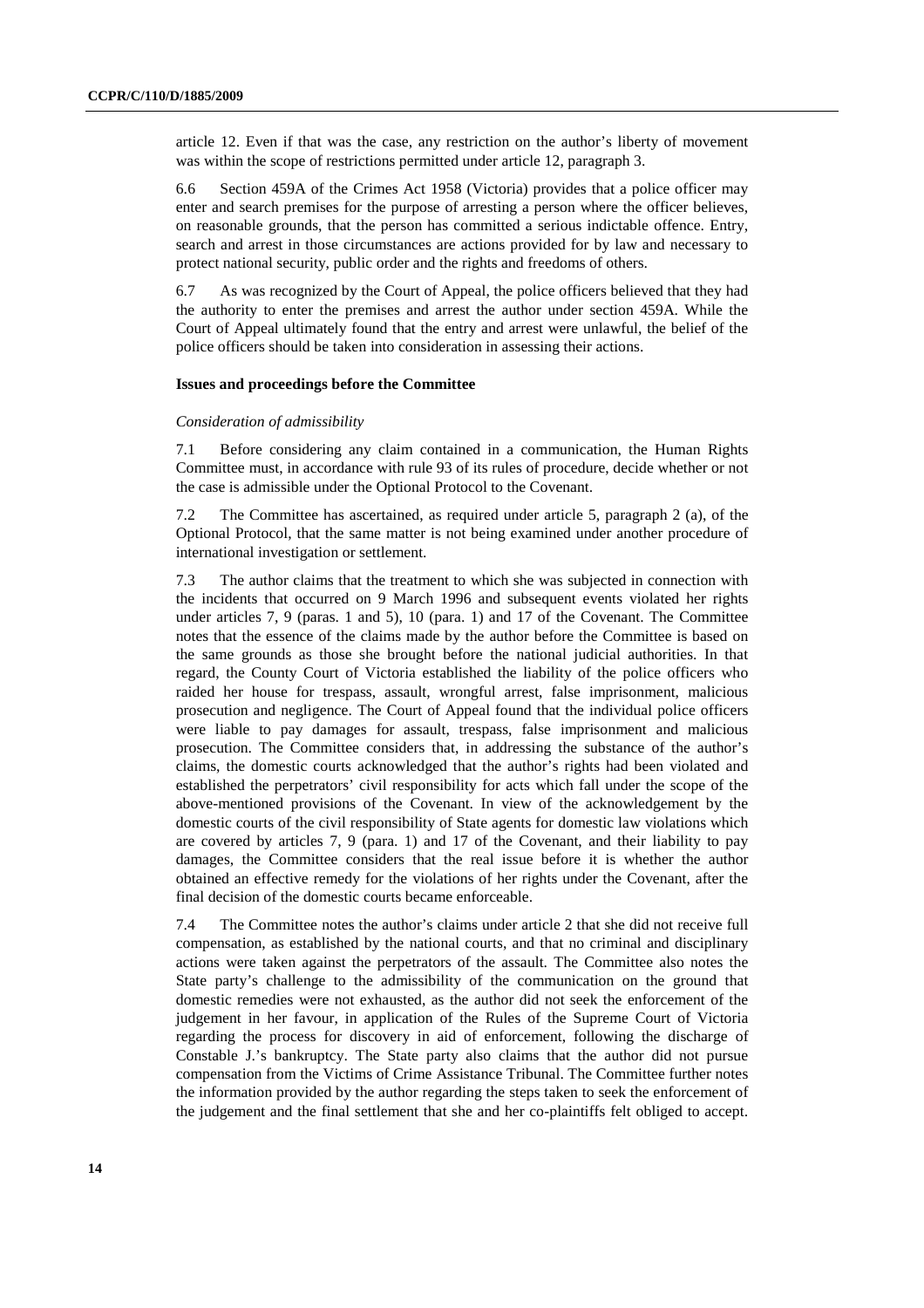The Committee notes the author's argument that the awards provided by the Victims of Crime Assistance Tribunal are symbolic and are not intended to reflect the level of compensation to which victims of crime may be entitled under common law or otherwise.

7.5 The Committee considers that, in choosing to file proceedings for damages against the police officers under the Crown Proceedings Act, the author sought an appropriate avenue of redress, as demonstrated inter alia by the fact that she was successful in her judicial claims and that compensation was awarded to her under the Act. The fact that the judgement of the Court of Appeal was not fully enforced, despite the efforts she undertook subsequently in that respect, is not attributable to the author. Accordingly, for the purpose of admissibility, it cannot be expected that, in addition to those proceedings, the author would seek compensation from the Victims of Crime Assistance Tribunal. The Committee therefore concludes that domestic remedies have been exhausted.

7.6 As the Committee does not see any other obstacle to admissibility, it decides that the communication is admissible insofar as it appears to raise issues under articles 7, 9 (para. 1), 10 (para. 1) and 17 of the Covenant on their own and read together with article 2 (para. 3); and under article 9 (para. 5) on its own.

#### *Consideration of the merits*

8.1 The Human Rights Committee has considered the communication in the light of all the information made available to it by the parties, as provided for under article 5, paragraph 1, of the Optional Protocol.

8.2 The Committee notes the author's claims that the State party failed to ensure that the perpetrators be tried before a criminal court and that her complaints before the disciplinary bodies of the Victoria Police were unsuccessful. In that connection, the Committee considers that article 2, paragraph 3, of the Covenant does not impose on States parties any particular form of remedy and that the Covenant does not provide a right for individuals to require that the State criminally prosecute a third party.<sup>4</sup> However, article 2, paragraph 3 does impose on States parties the obligation to investigate allegations of violations promptly, thoroughly and effectively through independent and impartial bodies.<sup>5</sup> Furthermore, in deciding whether the victim of a violation of the Covenant has obtained adequate reparation, the Committee can take into consideration the availability and effectiveness not just of one particular remedy but the cumulative effect of several remedies of a different nature, such as criminal, civil, administrative or disciplinary remedies.

8.3 In the present case, the disciplinary claims before the Police Department were dismissed for lack of evidence. In that respect, the Committee notes the author's allegations, uncontested by the State party, that neither the author nor the other civilian witnesses were called to give evidence; that the author was refused access to the file; that there was no public hearing; and that once the finding was made in the civil proceeding, there was no opportunity to reopen or recommence disciplinary proceedings. In view of those shortcomings and given the nature of the deciding body, the Committee considers that the State party failed to show that the disciplinary proceedings met the requirements of an effective remedy under article 2, paragraph 3, of the Covenant.

8.4 The Committee further notes that the author was successful in her civil suit and that compensation was ordered by the national judicial bodies with reference to the police

<sup>4</sup> Communication No. 563/1993, *Bautista de Arellana v. Colombia*, Views adopted on 27 October 1995, para. 8.6.  $\frac{1}{5}$  General comment No. 31 (2004) on the nature of the general legal obligation imposed on States

parties to the Covenant, para. 15.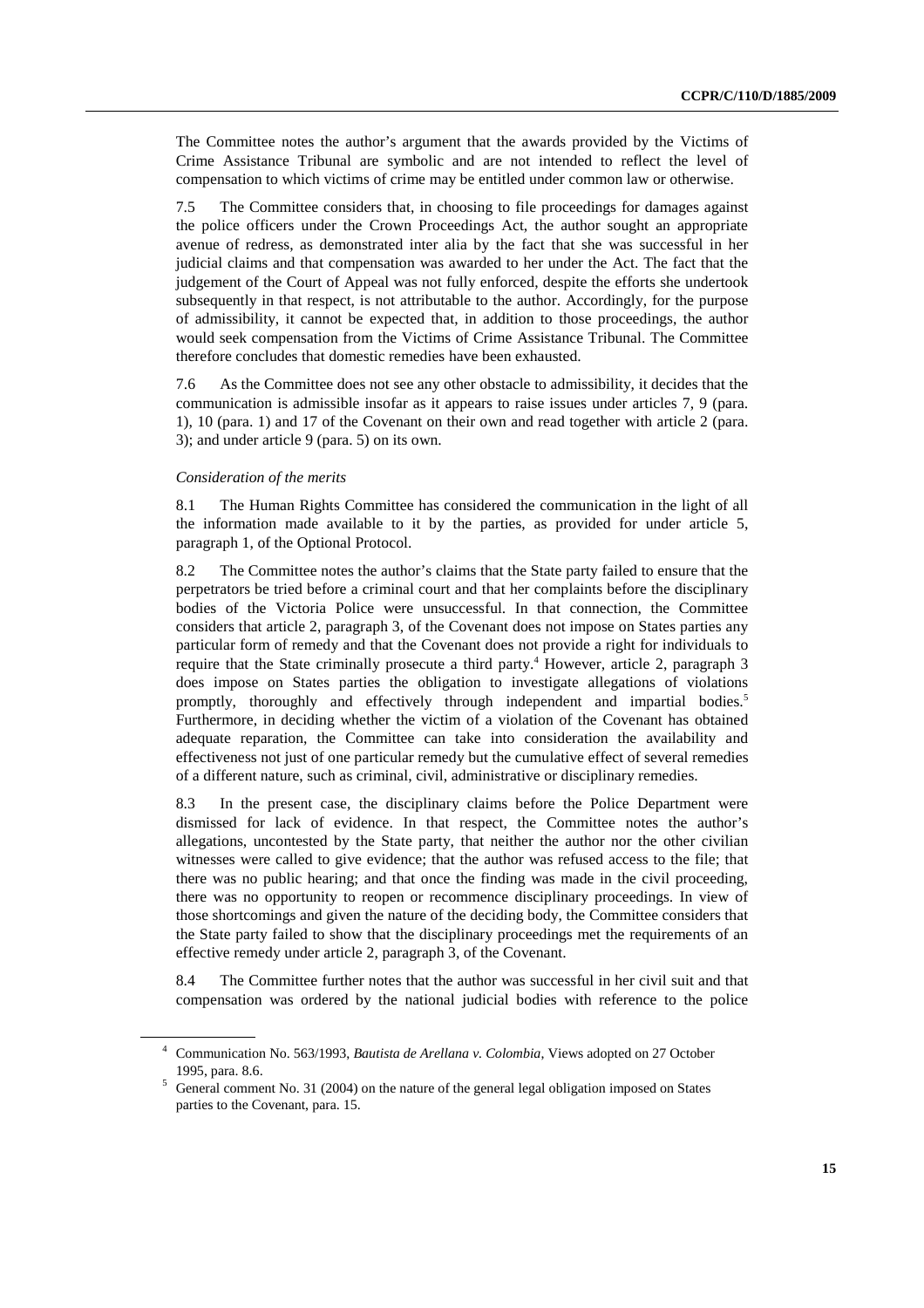officers' liability in relation to trespass, assault, wrongful arrest, false imprisonment, malicious prosecution and negligence — unlawful acts of which she was found to be a victim. However, her efforts to seek the enforcement of the final judgement were unsuccessful. In the end, the author was left with no other option but to accept a final settlement involving a quantum which represented a small portion of the quantum granted to her in court.

8.5 With reference to section 123 of the Police Regulation Act (Victoria), the Committee notes that the provision limits the responsibility of the State for wrongful acts committed by its agents without providing for an alternative mechanism for full compensation for violations of the Covenant by State agents. Under those circumstances, the Committee considers that section 123 is incompatible with article 2, paragraph 2, and with article 2, paragraph 3, of the Covenant, as a State cannot elude its responsibility for violations of the Covenant committed by its own agents. In that respect, the Committee recalls that article 2, paragraph 2, requires States parties to take the necessary steps to give effect to the Covenant rights in the domestic order, and to make such changes to domestic laws and practices as are necessary to ensure their conformity with the Covenant.<sup>6</sup> The Committee also recalls that under article 2, paragraph 3, States parties are required to make reparation to individuals whose Covenant rights have been violated. Without such reparation the obligation to provide an effective remedy, which is central to the efficacy of article 2, paragraph 3, is not discharged. In addition to the explicit reparation required by articles 9, paragraph 5, and 14, paragraph 6, the Committee considers that the Covenant generally entails appropriate compensation.<sup>7</sup>

8.6 The Committee further considers that actions for damages in domestic courts may provide an effective remedy in cases of alleged unlawfulness or negligence by State agents. It recalls that the obligation of States under article 2, paragraph 3, encompasses not only the obligation to provide an effective remedy, but also the obligation to ensure that the competent authorities enforce such remedies when granted. That obligation, enshrined in article 2, paragraph 3 (c), means that State authorities have the burden to enforce judgements of domestic courts which provide effective remedies to victims. In order to ensure that, States parties should use all appropriate means and organize their legal systems in such a way as to guarantee the enforcement of remedies in a manner that is consistent with their obligations under the Covenant.

8.7 In the present case, the success of the author in obtaining compensation in her civil claim has been nullified by the impossibility of having the judgement of the Court of Appeal adequately enforced, owing to factual and legal obstacles. The procedure established in the domestic law of the State party to remedy the violation of the author's rights under articles 7, 9, paragraph 1, and 17 of the Covenant proved to be ineffective and the compensatory award finally proposed to the author was inadequate, in view of the acts complained of, to satisfy the requirements of an effective reparation under article 2, paragraph 3, of the Covenant. The Committee considers that in situations where the execution of a final judgement becomes impossible in view of the circumstances of the case, other legal avenues should be available in order for the State to comply with its obligation to provide adequate redress to a victim. However, in the present case the State party has not shown that such alternative avenues existed or were effective. The State party refers to compensation under the Victims of Crime Assistance Scheme, but the Committee is not convinced that, given the nature of the Scheme, including its no-fault attributes, the author could indeed obtain adequate redress through it for serious harm inflicted by State

<sup>6</sup> General comment No. 31, para. 13.

 $7$  General comment No. 31, para. 16.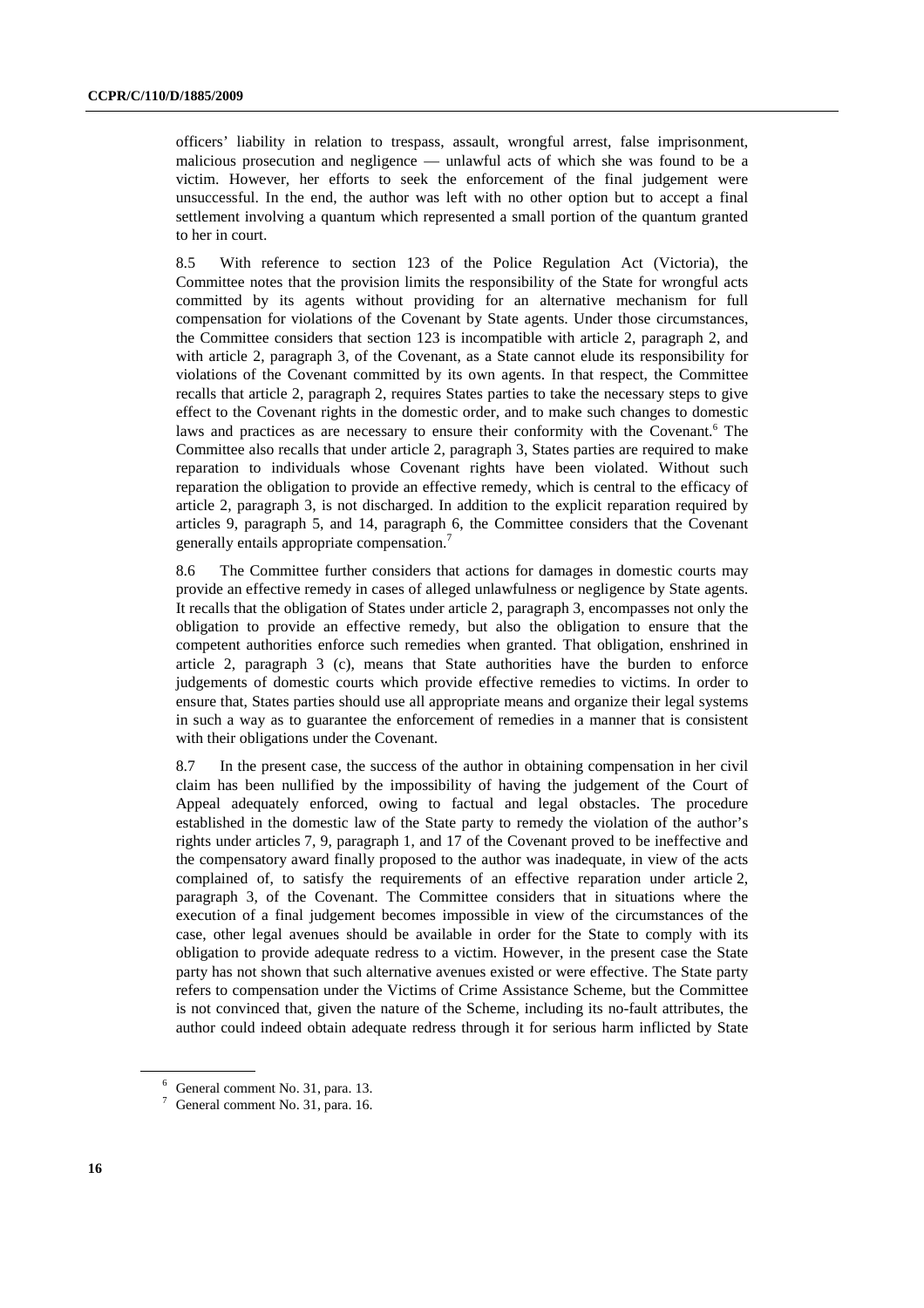agents. The Committee notes in that respect that the State party has not provided information about cases in which persons with claims similar to those of the author obtained adequate redress through the Scheme.

8.8 In view of the foregoing, including the shortcomings regarding the disciplinary proceedings, the Committee considers that the facts before it reveal a violation of article 2, paragraph 3, in connection with articles 7, 9, paragraph 1, and 17 of the Covenant. In view of that finding, the Committee will not consider whether the circumstances of the case constitute a separate violation of articles 7, 9, paragraph 1, and 17. Neither will it consider whether there was a violation of article 10, paragraph 1, on its own and read together with article 2, paragraph 3; and of article 9, paragraph 5.

9. The Human Rights Committee, acting under article 5, paragraph 4, of the Optional Protocol to the International Covenant on Civil and Political Rights, is of the view that the State party has violated the author's rights under article 2, paragraph 3, in connection with articles 7, 9, paragraphs 1 and 5, 10, paragraph 1, and 17 of the Covenant.

10. In accordance with article 2, paragraph 3 (a), of the Covenant, the State party is under an obligation to provide the author with an effective remedy, including adequate compensation. The State party is also under an obligation to take steps to prevent similar violations in the future. In that connection, the State party should review its legislation to ensure its conformity with the requirements of the Covenant.

11. Bearing in mind that, by becoming a party to the Optional Protocol, the State party has recognized the competence of the Committee to determine whether or not there has been a violation of the Covenant and that, pursuant to article 2 of the Covenant, the State party has undertaken to ensure for all individuals within its territory or subject to its jurisdiction the rights recognized in the Covenant and to provide an effective and enforceable remedy when a violation has been established, the Committee wishes to receive from the State party, within 180 days, information about the measures taken to give effect to the Committee's Views. The State party is also requested to publish the present Views and disseminate them widely in the State party.

[Adopted in English, French and Spanish, the English text being the original version. Subsequently to be issued also in Arabic, Chinese and Russian as part of the Committee's annual report to the General Assembly.]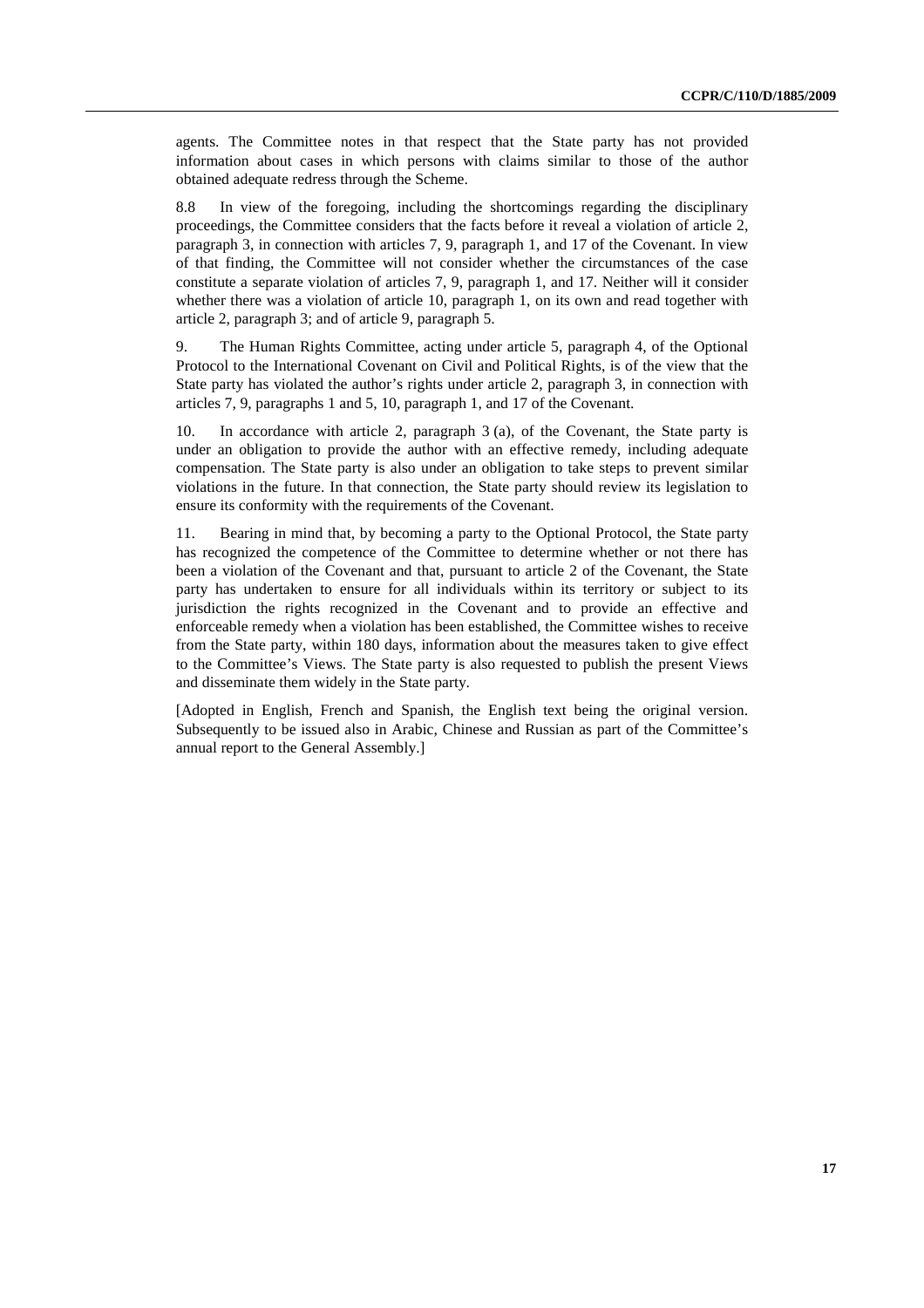## **Appendix I**

## **Individual opinion by Committee member Anja Seibert-Fohr, joined by Committee members Yuji Iwasawa and Walter Kälin (partly dissenting)**

1. The main issue of the present case is the State party's failure to recognize its responsibility for the violent police misconduct. On 9 March 1996, as established by the Country Court of Victoria, the author was tackled by a police officer who pulled her to the floor and began to brutally punch her face rendering her senseless and leaving her with a badly beaten and broken nose. She was rolled over and handcuffed despite her bleeding nose and dragged to a van. Although the County Court established the individual police officer's civil liability on those grounds, the State party continues to deny responsibility for cruel, inhuman or degrading treatment. We regret that the majority of the Committee decided not to consider that important aspect of the case and instead characterized the remedies available to the author as the real issue. To our minds, given the gravity of the illtreatment and the State party's denial of responsibility, it was indispensable for the Committee to find that the police officer's acts, which were clearly attributable to the State party, amounted to a violation of article 7. Such a finding also would have provided the necessary precondition for the Committee's analysis of the author's compensation claim under article 2, paragraph 3, which does not provide for an independent, free-standing right.

2. We concur that the violation of article 7 was insufficiently remedied because the author neither received any payment for the ill-treatment inflicted on her by Constable J., nor was her ill-treatment subject to an independent official investigation to which she had access. The procedure established under domestic law thus did not provide the author with an effective remedy as required under article 2, paragraph 3 (a), of the Covenant. The Committee's reference to subparagraph (c), however, is misleading as it was not the failure to enforce a judicial remedy but the failure to provide for an effective remedy in the first place which led to a violation of article 2. We emphasize that aspect because without that clarification, the Committee's reasoning might be understood as granting a right to have domestic civil remedies effectuated even to the extent that they go beyond the requirements of article 2, paragraph 3 (a), such as by providing for punitive damages. That is not what article 2 requires and therefore the Committee's conclusion that the State party is under an obligation to provide the author with an effective remedy, including adequate compensation, should be read on the basis of an understanding which is informed by an autonomous interpretation of article 2.

3. We disagree with the Committee's finding that section 123 of the Police Regulation Act 1958 (Victoria), which provides that the State incurs responsibility for a specific category of police misconduct, is incompatible with article 2. In fact, the damage award ordered by the County Court initially had been transferred to the State on the basis of that Act. The failure to provide for an effective remedy did not result from that provision, but from the subsequent application of common law to the case by the Court of Appeal in combination with the State party's failure to establish the availability of an alternative remedy for cases in which individual officers lack the means to pay compensation. We emphasize that point in order to highlight the particularity of the present case and to avoid misunderstandings which could give rise to an overly broad interpretation of the Committee's views.

[Done in English. Subsequently to be issued also in Arabic, Chinese, French, Russian and Spanish as part of the Committee's annual report to the General Assembly.]